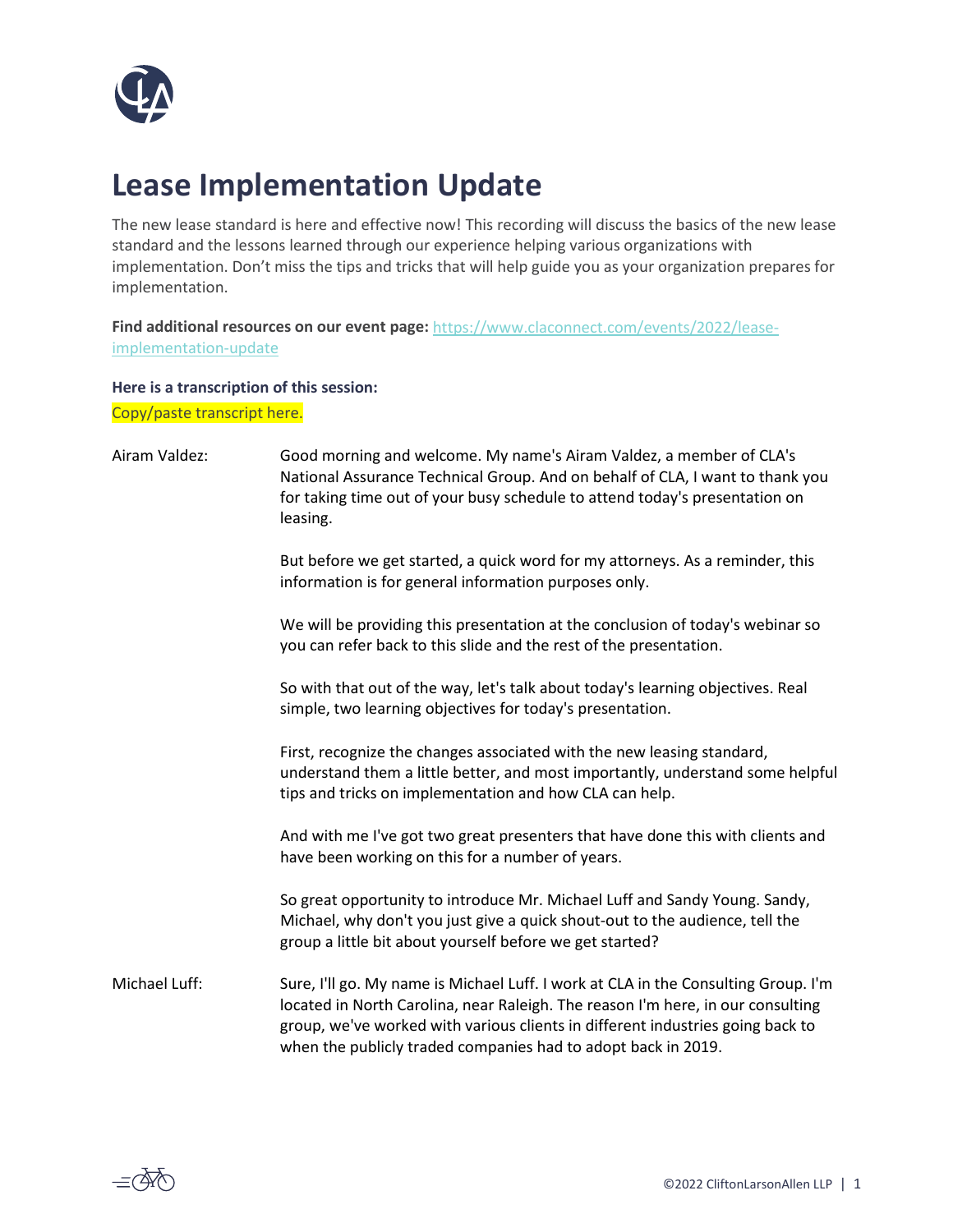And so, we do have a lot of good experience we can offer on how to get this done and get it done efficiently and effectively and some ideas of things to think about that may not be quite so obvious until you've been through it.

So happy to be here and offer some experience that we've had. Sandy?

Airam Valdez: Awesome.

Sandy Young: Super. Good morning. I'm Sandy Young. I'm a Client Service Principal here in our Minneapolis office. I work primarily with manufacturers, distributors, retailers.

> I'm excited to be here today. I've had a couple of clients that have implemented the lease standard and quite a few that are working through that process right now. So excited to share some of the content we have with you guys today.

Airam Valdez: Awesome. Thanks, Sandy, thanks, Michael, for sharing a little bit about yourself. I've actually had the opportunity to work with both of them in our national group because we work as a team.

> And I think that's one of the big things as we go through this lease implementation in tips and tricks is you've got to do this as a team. It's an allhands-on-deck approach, right?

So you look at it from a client service perspective, you may have outside consultants, and then you have internal specialists, and really working together as a team is really important. I think we'll drive that home a little later on in today's presentation.

So let's just do a real high level overview of the lease standard, and then we'll get into some nuances that Sandy and Michael will drive through.

We call it the new lease standard, but in actuality, the standard's been around since 2016 when it was codified with ASU 2016-02.

Again, why do we call it new lease standard? Well, it's been deferred multiple times, and I think as we get through this presentation a little more, we'll understand why it can be hard to get started, why it's been hard for some of the public companies, as Michael talked about, to implement.

But that train has left the station now, there are no more deferrals. So the standard will be effective for fiscal years beginning on or after December 15th 2021.

So if you're a calendar year end reporter, the standard will be in effect at your 12-31-2022 year end. It will also be in effect for interim periods thereafter.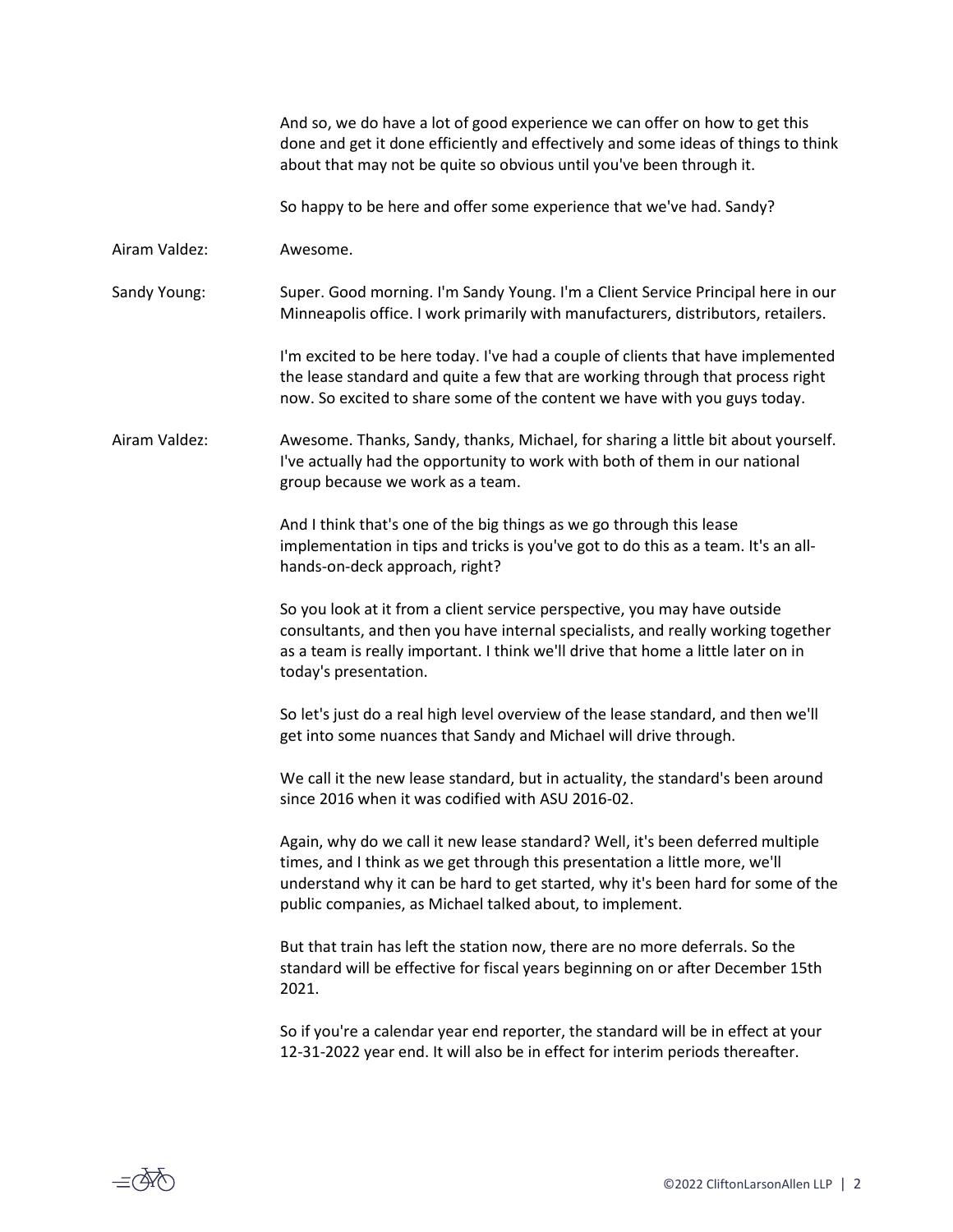So you can breathe a little bit of a sigh of relief. There is no requirement right now to early adopt an interim periods, but that doesn't mean you can kick the can down the road. And we'll talk about that here in a little bit more detail.

Why did we implement this new lease standard? Why is it out there? Well, it's really just to provide a better faithful representation of leasing transactions.

We all know capital leases have always been on the financial statement. Really, what's changing is those operating leases which were off balance sheet assets and liabilities, those are coming onto the balance sheet.

Big, big change. Trillions of dollars of assets and liabilities are coming onto the financial statements. Public companies have been doing this for a long time. A lot of work is going into it.

Lessor accounting thankfully has not changed a lot. So we're not going to really spend a lot of time talking about the lease standard from a lessor perspective. With all those new changes, guess what? Enhanced disclosures for lessees and lessors.

Now, from an income tax perspective, no change in how you characterize operating in capital leases for federal income tax purposes, but there will be some nuances and additional changes as a result of bringing those right-of-use assets and liabilities on the financial statements from a book tax difference.

But we won't really go into that a lot of details for today's presentation.

So, now that we have that big picture overview, I'd like to turn it over to Sandy to talk a little bit about just what is a lease. What is a lease? Why does it matter?

Sandy Young: Super. Thanks, Airam. Thanks for going through that and the high level review of where we're at today. Let's maybe start at the beginning.

> What is a lease? So you can see on the slide here the definition. It's a contract or a part of a contract that conveys the right to control the use of an identified property, plant, or equipment for a period of time for an exchange for consideration.

> The two key components out of that are it's a specifically identified asset and it's the right to control the use of that asset. That sounds pretty simple, right?

> But there are some hidden things as part of that as well. There could be some embedded things as part of it, and we'll get into that a little bit more, and Mike's going to share with us what some of those things are. But on the surface, it looks pretty simple.

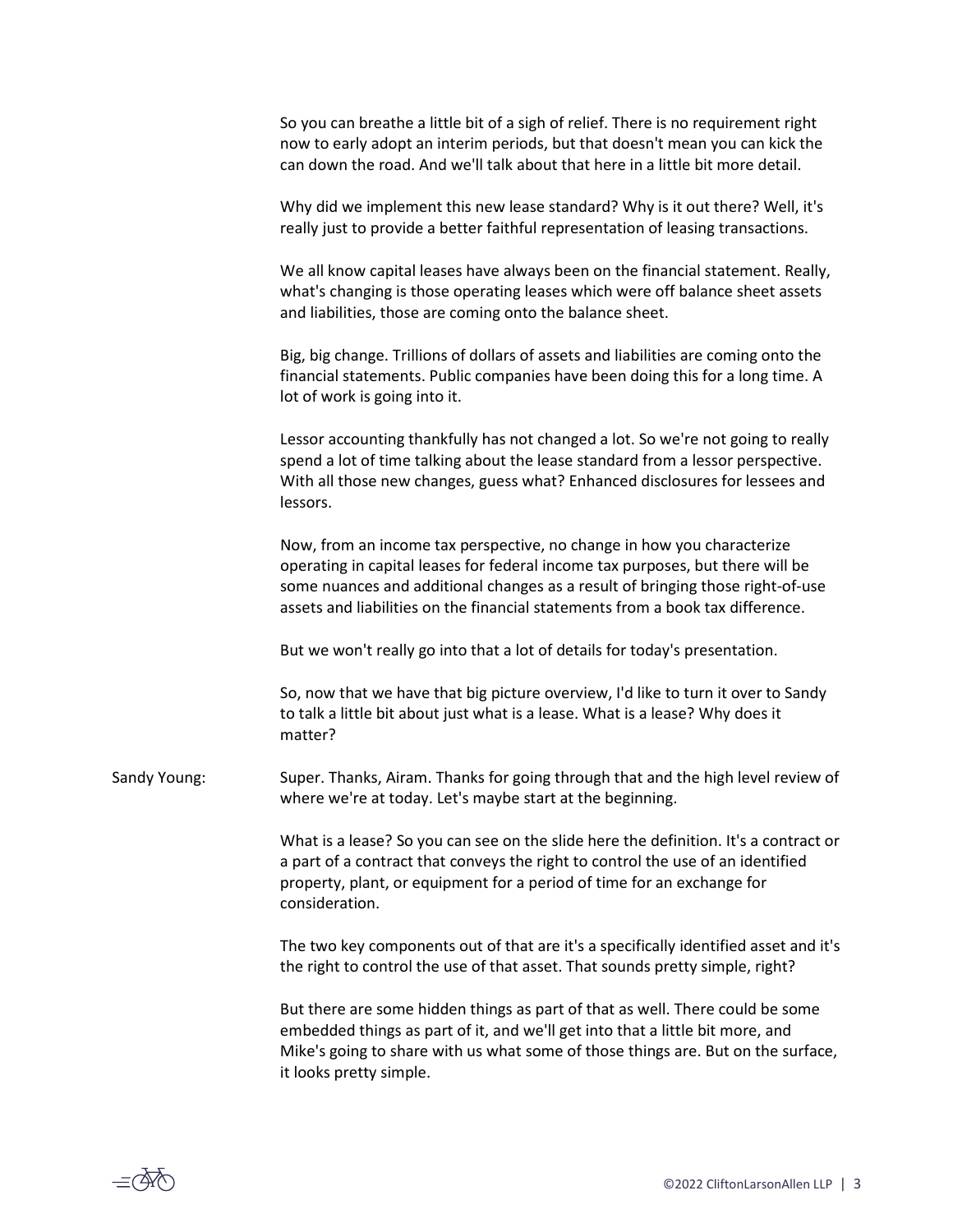Let's talk about the classifications. There's really still two classifications of leases. One, is now financing what used to be called capital, and operating is still operating.

What's changed and what's different about that? Well, a financing lease is still an asset and a liability that you book on the balance sheet. Your income statement still has amortization expense, interest expense, and your cash flow has the two components.

Operating leases, however, are now going to come onto the balance sheet. And really, what this is looking at is saying what we used to have buried in the footnotes, it's pulling that information forward and putting it on the balance sheet itself.

So we're going to go through some calculations that are going to show you how do we record that right-to-use asset and a liability for operating leases.

When we get to the P&L, the P&L is still going to be lease expense. It doesn't break it out into operating or, excuse me, amortization and interest expense like a financing lease does, it still is lease expense.

Let's look at a really simple calculation. And so, if we take a look here, so simple lease five years. And just to step back for a second, we're not going to get into the really nitty-gritty of this.

This is really meant to be high level, give you some introductory things as to what this will look like. But for this first part, let's ignore this column that says adjustments.

So really, we have a five year lease, we've got escalating rent payments, so we're going to calculate the present value of those calculations. And that's going to be our lease liability.

Well, if we don't have any adjustments to that, no indirect costs, no lease incentives, we're going to have a right-of-use asset that will be the same as the lease liability.

Where we start getting a little bit more complex is in the adjustment column and what may end up being embedded components of a lease agreement.

So, Mike, maybe you want to jump here and talk about what some of those complexities look like?

Michael Luff: Yeah, absolutely. I'm going to go back to that last slide, I like this slide. It just lays out the idea that we've got these payments, we do the discount calculation, which locks into liability.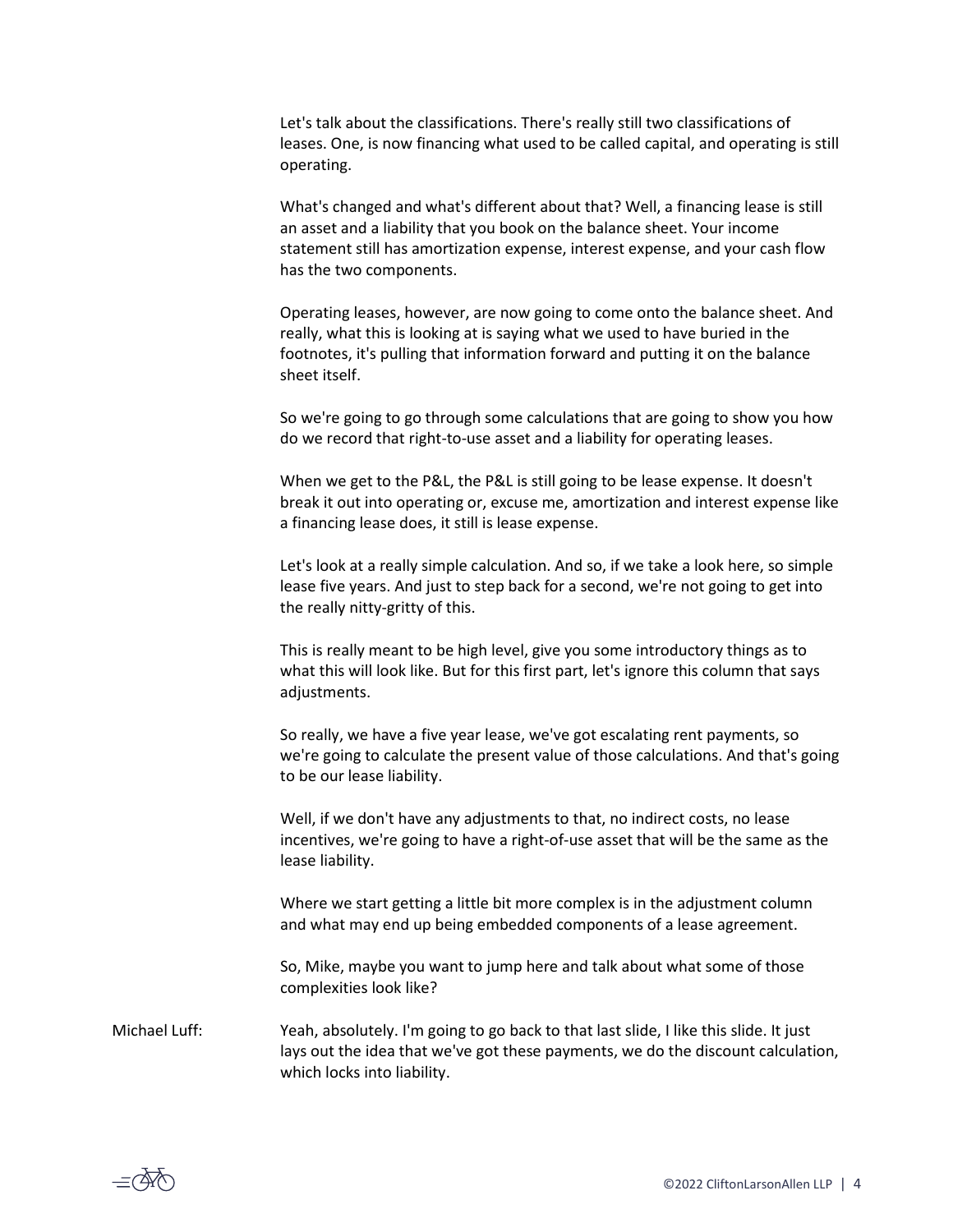|               | But from a ROU asset balance standpoint and maintaining that balance, then<br>we're taking into account initial direct cost. We're taking into account any<br>prepaid lease expense incurred by the lessee. I think we're really looking at this<br>from the lessee's point of view, as Airam mentioned.                                             |
|---------------|------------------------------------------------------------------------------------------------------------------------------------------------------------------------------------------------------------------------------------------------------------------------------------------------------------------------------------------------------|
|               | Income leases or revenue leases, the accounting hasn't changed. We make the<br>adjustment though for the initial direct cost.                                                                                                                                                                                                                        |
|               | A big one that comes up that always is difficult to get a hold of are the lease<br>incentives. These come up mostly in relation to real property leases where it's<br>very typical for going into a new space, the landlord is going to offer some<br>reimbursement or financing of upgrades and renovations and this type thing.                    |
|               | What used to be book kept in a separate account on the balance sheet under<br>840 to capture that liability and spread that income over the life of the contract,<br>now that amount is going to be buried, so to speak, in the ROU asset balance.                                                                                                   |
|               | It has the same effect, but it just tightens up the accounting and bookkeeping,<br>which is particularly important when we think about the time of adoption where<br>we've got outstanding TI, or tenant improvement, liability on our balance sheet.<br>And as part of our initial opening that balance would fold into the ROU assets.             |
|               | So just something to keep in mind of what are these initial entries that we make<br>once we get all these calculations put together.                                                                                                                                                                                                                 |
| Airam Valdez: | Michael, that's a great example where the devil's in the details, right? Real<br>simple example, think about your key accounts from college.                                                                                                                                                                                                         |
|               | But then the nuances, what's that least term, least components, non-lease<br>components? So that's a great segue to the next part of the presentation, right?                                                                                                                                                                                        |
| Michael Luff: | Absolutely. So thinking about what some of the requirements are of how we're<br>going to schedule out payments, and we're going to talk about term and how<br>we measure these liabilities and assets.                                                                                                                                               |
|               | One of the first things to think about, which was offered in the standard as an<br>option to consider, right, as an expedient, that we can choose to combine our<br>lease and non-lease components of a lease contract in our tabulation of<br>payments, and ultimately would impact the discounted amounts in the asset<br>liability balance sheet. |
|               | In practicality, I'm not sure that this is something that most people will do. The<br>idea antho concent in the step deviated in the turn we used house a legacy of latte cay.                                                                                                                                                                       |

idea or the concept in the standard is that we would have a lease of, let's say, a real property, let's say an office space, we would know what the base rent is.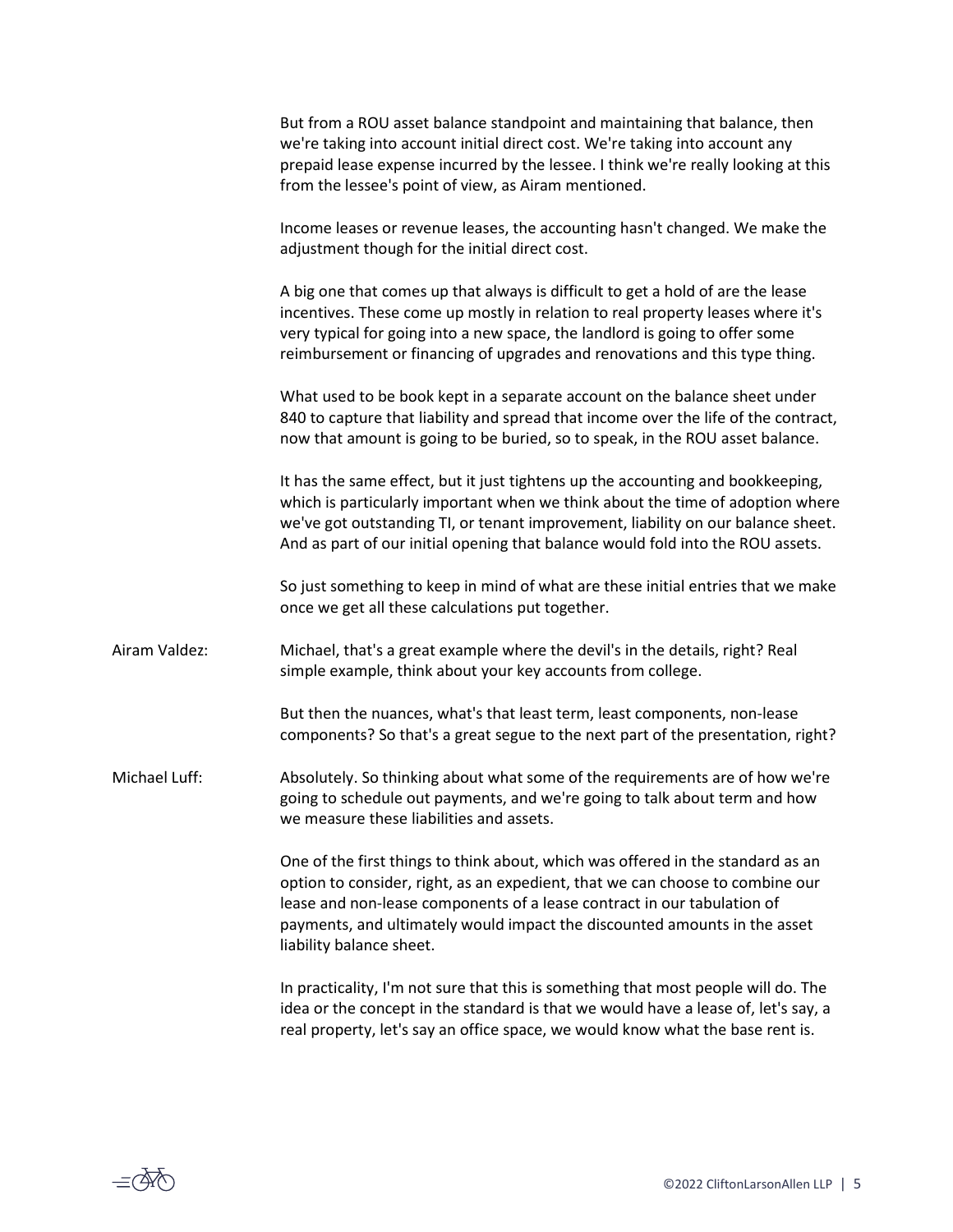We need to have the base rent amount, which is in this context a lease component. But there are always, or most times, there are non-lease components also in the contract.

We, as a lessee, in an office building setting, we're expected to pay for common area maintenance and those types of other payments that we make. And those have been termed in the standard as non-lease components.

There is an option to recognize the total amount of the rent, plus let's say a common area of maintenance and we can combine those, or we can split out just the fixed base rent.

In my experience or our experience, typically if we can identify the fixed space rent, it's not combined with other elements, then that is typically what we use.

I've had a few situations where there was a client we were working with and they leased a fleet of rental cars. And as part of the lease agreement, they agreed that they would pay a \$50 a month fee to have access to a nationwide chain of repair and maintenance store like Firestone I think it was.

And so they just combined that 50 bucks in payment and did that because it was maybe just a little easier looking at the way the invoices were structured and the contract was structured.

But in the main, typically those non-lease components are slid apart and just period expenses as occurred. And that's how those would roll through our financial statements.

Then there's a third category, which is, it's not a lease component, it's not a non-lease component. It's just another contract element.

Typically, comes up when we maybe think about real property, normally the lessee is going to be on the hook for the property tax or an allocation of property tax. Also, the lessee is going to be on the hook for a fair share allocated of the insurance for the property, right?

And so those elements are never allowed to be combined as part of the 842 calculation. They strictly stand on their own. And so those are always going to be period expenses as incurred for the taxes and insurance.

So again, as Airam pointed out, we pick up a lease contract and all of a sudden we're seeing various things apart from the rent. There may be CAM, there may be taxes new, there may be features in the contract where there are variable amounts that could be payable to a landlord or to a lessor from us.

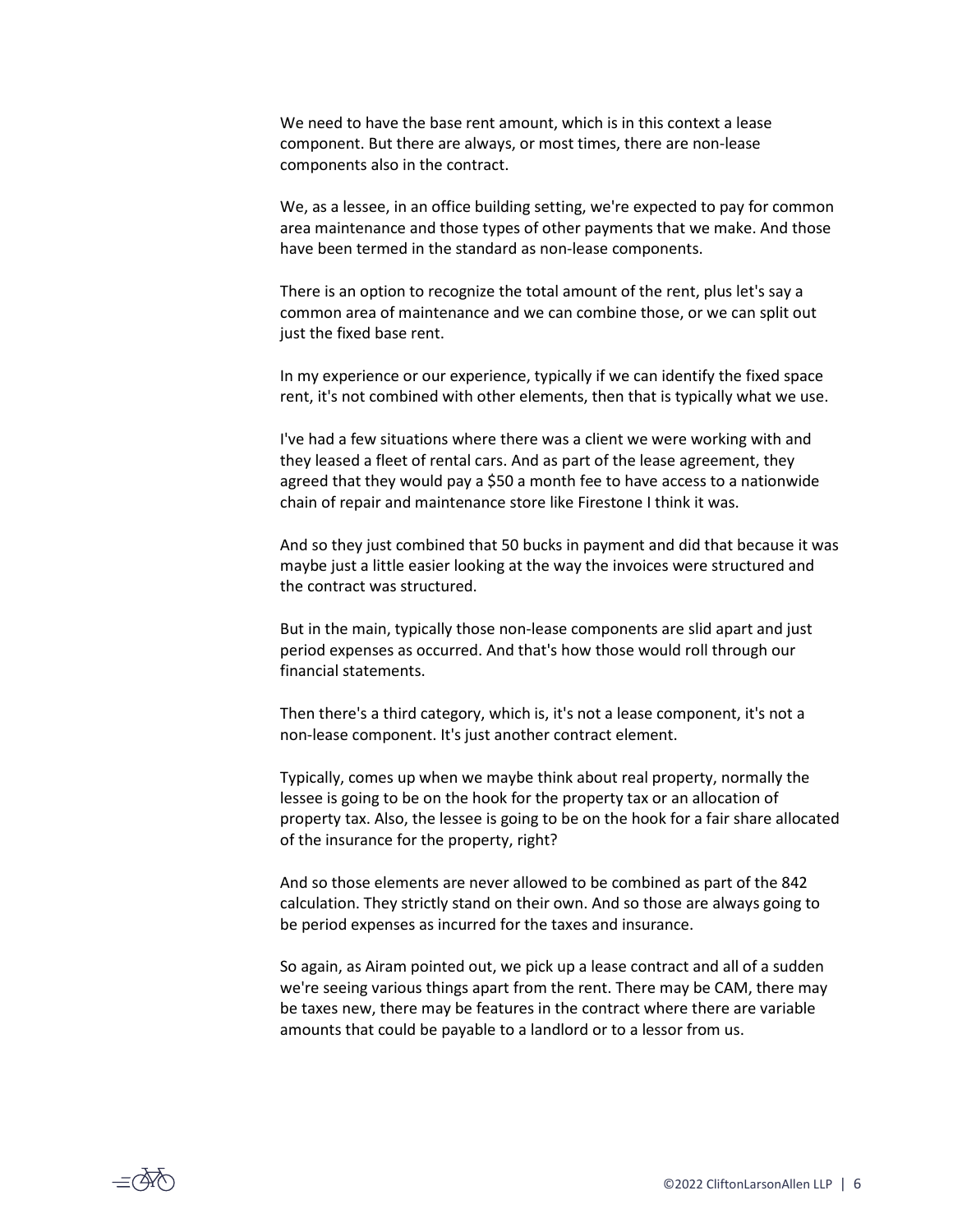So just really thinking about things, trying to categorize the elements of the contract, so that we've got a good clear view as to what we are seeing and what is going to help us get compliant with the standard.

So that's a good starting point. Let's think about the two main measurements that we have to consider in the calculations.

The first is the lease term. So we have to understand what is the actual applicable lease term that then determines how far out we would schedule the payment stream.

And obviously the further out the more payments than the discounting the present value of that greater amount's going to be a larger liability and a larger asset.

So what do we look at for lease term? Well, the first thing is easy. It's the noncancelable period. Typically, let's just say an example, we've got a car lease, a vehicle lease or truck to use in operations.

And we've got a three year lease with an option to extend for another three years. So the initial three year period is a non-cancelable period. Neither side can walk away. We're locked in. Everyone has rights and obligations for that non-cancelable period, that's going to be part of our term.

Then we look at potential renewal options, they don't exist in every lease, but for this purpose, as far as assessing our lease term, then we need to consider these renewal options that we as the lessee can say, "We are reasonably certain to exercise," right?

So if it's a vehicle lease, and let's say we have a three year initial term, we're in year two, we have no reason to trade this particular vehicle in and management believes we're going to extend for an optional additional three years. Then we would include that total of six years of payments in our calculation.

If we can't be reasonably certain then we would not consider those extension periods reasonable certainty, keeping in mind that that is not more likely than not. That's more of a 75 to 80% confidence level, this concept of reasonably certain. So that's the second element.

Airam Valdez: So that's where the judgment comes in, right, Michael? As we're thinking through this lease term, in that real simple example that Sandy referred to of the amounts in that term, this is where it can get a little more complicated, right?

> Where on the face it might be a three year lease but all these options you've got to assess. So then that liability may not be over a three year period. It could be six or nine. And there's some judgment as you just pointed out.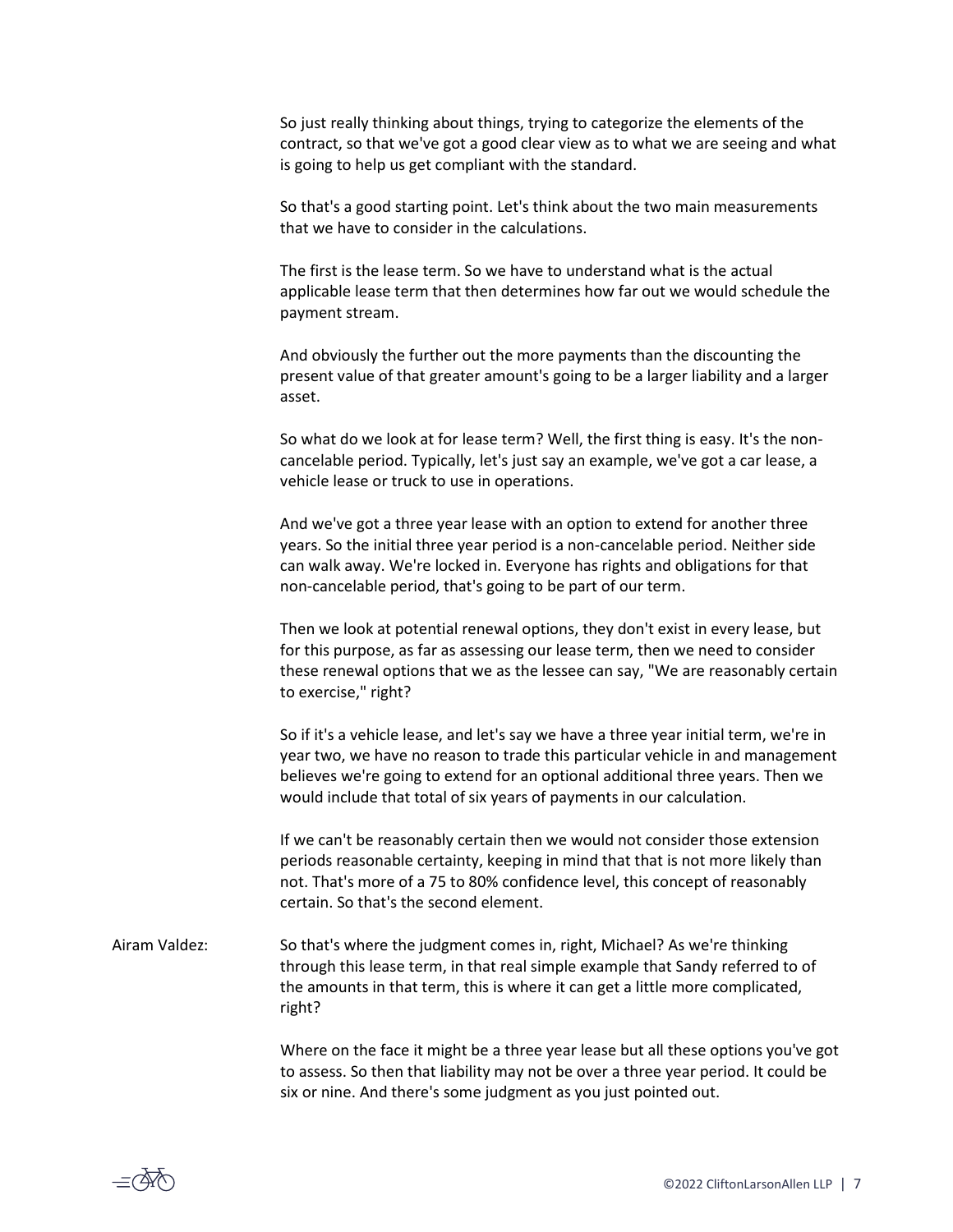|               | So great reminders there, Michael. How about on the consideration side?                                                                                                                                                                                                                                                                                                                                                  |
|---------------|--------------------------------------------------------------------------------------------------------------------------------------------------------------------------------------------------------------------------------------------------------------------------------------------------------------------------------------------------------------------------------------------------------------------------|
| Michael Luff: | Yeah. So if we look at what the actual payment amount is or what the finances<br>are related to this lease over the term that we've decided is appropriate.                                                                                                                                                                                                                                                              |
|               | We look at the payments related to the use of the asset. So typical let's say a<br>monthly payment amount over the term. We may have other fixed or any kind<br>of end substance fixed payments.                                                                                                                                                                                                                         |
|               | Typically, we get towards the end of a lease and let's say we've got a residual<br>value guarantee where we've got to ensure that the value of the asset when we<br>turn it back to the owner has a particular value.                                                                                                                                                                                                    |
|               | And it's typically negotiated but at some point we either decide, yes, we're<br>going to owe something as a residual value guarantee, or we're not going to<br>owe anything. But once that's a known amount then that needs to be factored<br>in.                                                                                                                                                                        |
|               | You've got variable payments that depend on a rate or index. As of the<br>commencement date, those are included. As they change over time one thing to<br>think about is as we have variable payments through time that are related to<br>let's say the consumer price index or any interest rate, those would be<br>considered variable payments and expensed in the period but then also<br>disclosed in our footnote. |
|               | But this is referring to the fixed amounts and then we would reduce that<br>consideration, that's the cash that we pay to the lessor.                                                                                                                                                                                                                                                                                    |
|               | And then we reduce it by the cash that we receive from our lessor. It's called an<br>incentive, it's TI, tenant improvement funds that we would receive. And that<br>nets out to the total consideration.                                                                                                                                                                                                                |
| Airam Valdez: | Yeah. So that really in a nutshell are the two real key components, right? That<br>go into, again, that example that Sandy presented, right?                                                                                                                                                                                                                                                                             |
|               | Which is that initial present value. You've got your lease term and you got your<br>consideration, and then you got to slap on a discount rate.                                                                                                                                                                                                                                                                          |
|               | It can't be really that simple Michael, right? There's probably some nuances<br>when we think about the discount rate, right?                                                                                                                                                                                                                                                                                            |
| Michael Luff: | Oh yeah. There's no accounting standard that they're going to make it easy,<br>right? We need to get things complicated. So one of the first things, again, after<br>we go through the judgements of the term and we go through the judgements<br>of what all the consideration is, we need to take into account, we need to apply<br>a discount rate.                                                                   |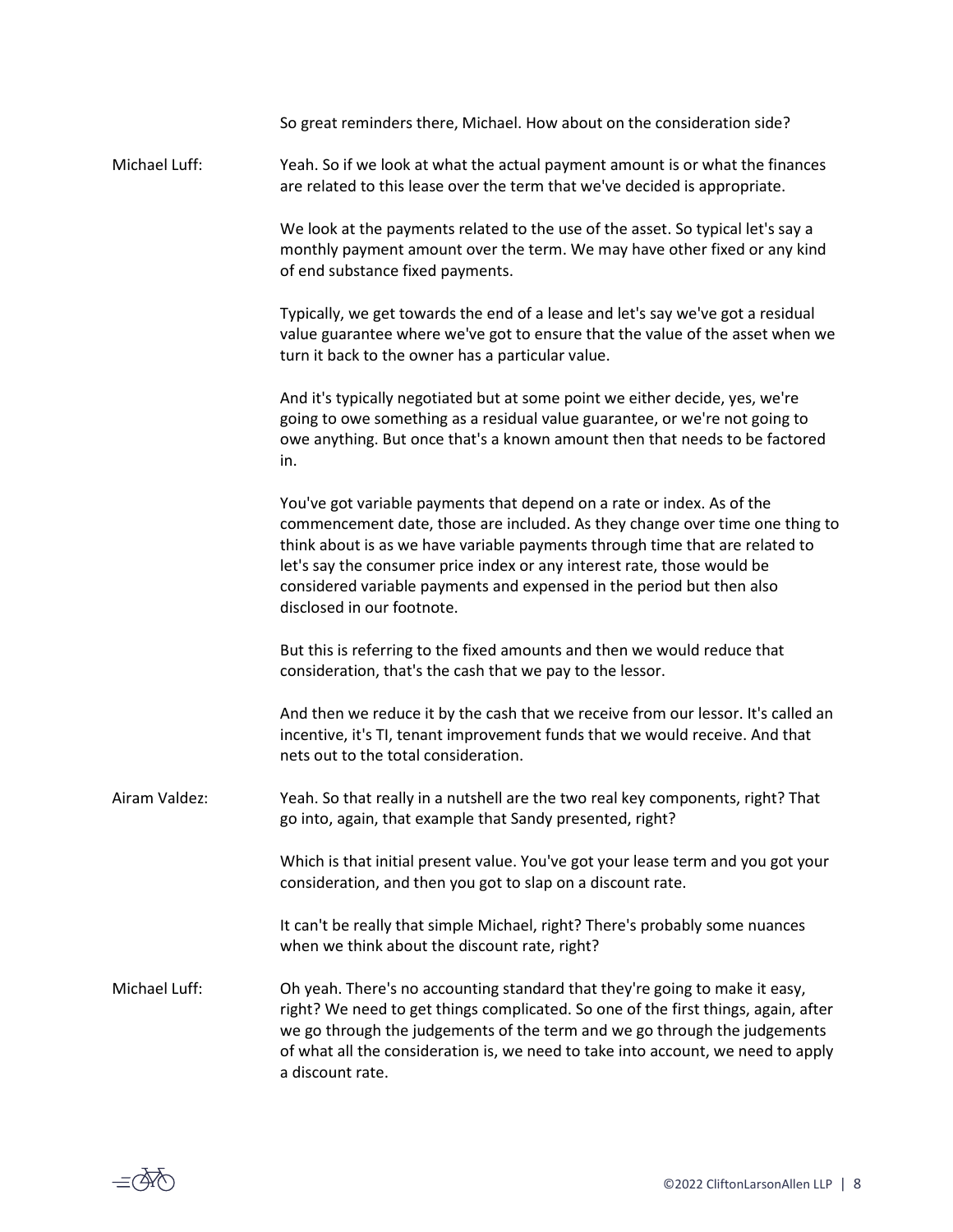And so what does the standard say about a discount rate? Well, there's a hierarchy. The first option or the first go to is the rate that's implicit in the lease.

That would be ideal. I've only had a few handful of cases where that was even possible for us as a lessee to have a supported calculation to back into what rate was implied by the contract.

So aside from a very minuscule handful of cases, we are left with the option of using the lessees incremental borrowing rate.

So that's the first probably practical option to use an incremental borrowing rate. I won't dwell on it too much, but a lot of folks have read the standard and it's very, very hypothetical.

It's what would a rate be if we were to borrow additional funds today and repay those to a lender over the term of a lease?

And so it's backing into what that amount is that we would receive upfront and that would reflect this discounting for the incremental borrowing rate.

Thankfully for non-public entities, and most of the folks now are getting into this are private companies, non-public entities do have I believe it's an election to be made that they can use a risk free discount rate by class and the risk free discount rate really is applied.

We look at the treasurer department's T-Bill yield curve. We look at the portfolio of leases and the average outstanding term that we have in our portfolio.

And so let's say we have some longer term real estate leases, we have shorter term say vehicles and office equipment and other equipment, we may come up and say, "Well, our average outstanding is seven years." We'd look for the seven year T-Bill rate and we'd apply that.

Obviously, as noted here, the risk free rate's going to be very, very low, obviously lower than our incremental borrowing rate.

And that mathematically, because that's the denominator of the calculation, that ends up generating a higher course up on the balance sheet of an ROU asset and lease liability balance.

But it's very objective. It's something we can replicate. Every year when we have leases we can go back and we can use the same approach. And it just is a stable way to do it.

And most of the folks that we're working with now that are in this 842 standard are using that as their option, just for the ability to replicate and consistency.

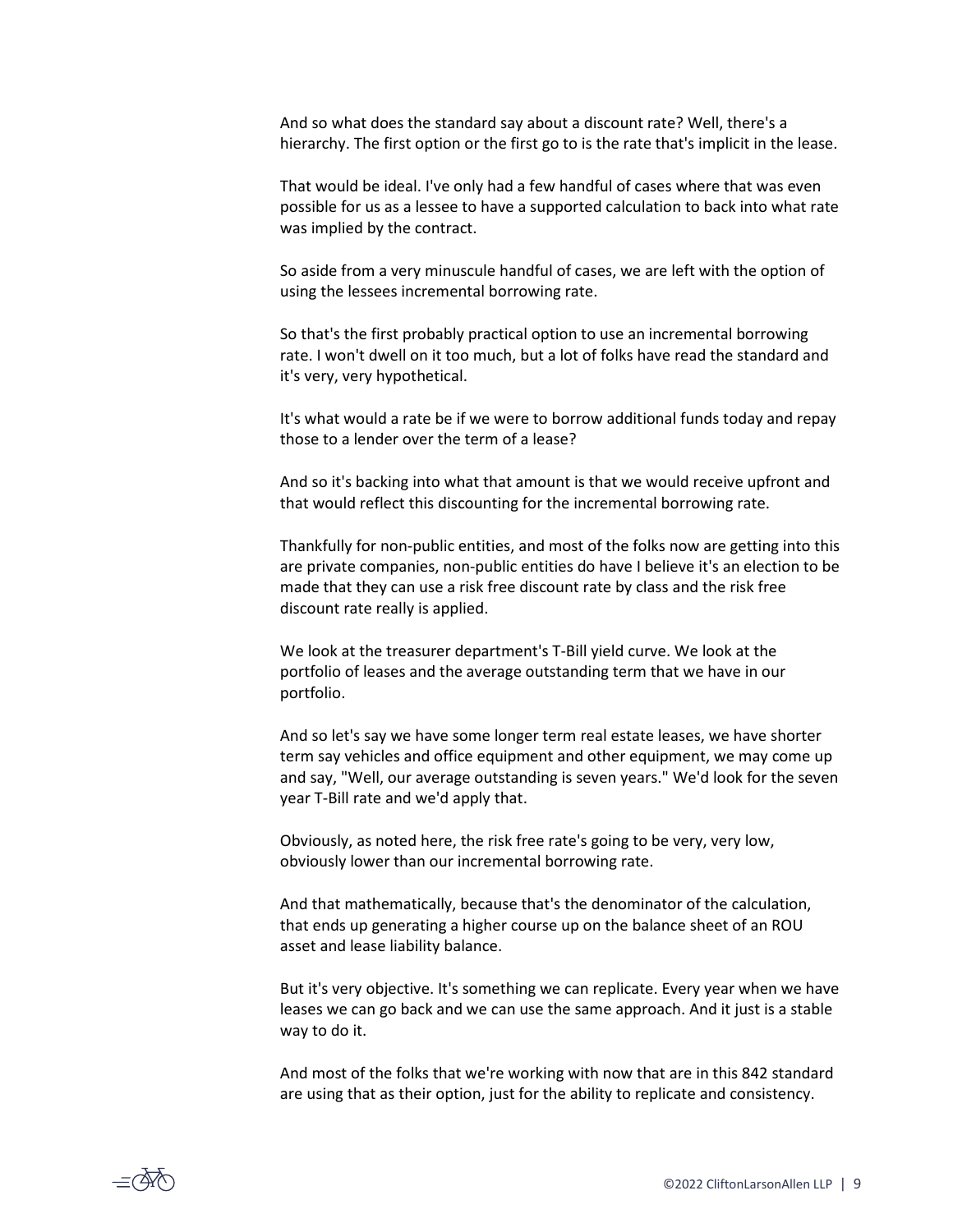|               | Anything else, Airam, that comes up?                                                                                                                                                                                                                                                                                                                          |
|---------------|---------------------------------------------------------------------------------------------------------------------------------------------------------------------------------------------------------------------------------------------------------------------------------------------------------------------------------------------------------------|
| Airam Valdez: | Yeah, I think it's a real good segue, Michael, we're touching upon as we're going<br>through these examples that Sandy initially again lined up.                                                                                                                                                                                                              |
|               | There's some accounting policy elections, and then we're starting to pick up and<br>fill taste of that professional judgment, whether it's the lease term, the discount<br>rates, and there's a lot up here folks.                                                                                                                                            |
|               | And maybe a couple things to tee in on, Michael, is maybe talking about that<br>least capitalization threshold. It's not necessarily codified in GAP, but I think this<br>might help folks breathe a little easier.                                                                                                                                           |
|               | So say I've got a really, really big organization and I've got that small copy<br>machine, few hundred bucks. What would GAP say around how to treat those<br>leases from that perspective? And maybe some tips and tricks around that?                                                                                                                       |
| Michael Luff: | Yeah. Unfortunately in the standard, there was no specific mention of the<br>application of the materiality concept. I think the board assumes everyone's<br>going to apply that generically.                                                                                                                                                                 |
|               | And what happens, in most cases we start with the capitalization threshold that<br>we use for fixed assets as a starting point, right?                                                                                                                                                                                                                        |
|               | So if we have a lease and it's a small lease, maybe it's 50 bucks a month for a<br>couple of years, maybe two or three years, we discount that back.                                                                                                                                                                                                          |
|               | And the present value amount that otherwise would be accounted for on the<br>balance sheet is less than our capitalization threshold for fixed assets.                                                                                                                                                                                                        |
|               | And if we have a large organization, we may have a \$10,000 threshold or a<br>\$5,000 threshold, compare that to the discounted present value of those future<br>payments over the term and we can easily see that it's not going to be<br>anywhere near that threshold. And we would absolutely apply the concept of<br>materiality to our lease accounting. |
|               | Having said that, I think if anything, folks look at capitalization threshold maybe<br>for different reasons and asset security, et cetera, and tracking, they may have a<br>fairly low threshold.                                                                                                                                                            |
|               | And we've had folks that we've worked with that have actually developed<br>support just conceptually from management standpoint, that they'll set a little<br>bit higher threshold for capitalization of lease related balances as assets and<br>liabilities. So that definitely helps.                                                                       |
| Sandy Young:  | Hey, Mike, question for you, as we're looking at these considerations. One of<br>the things that's scoped out of 842 is short-term leases.                                                                                                                                                                                                                    |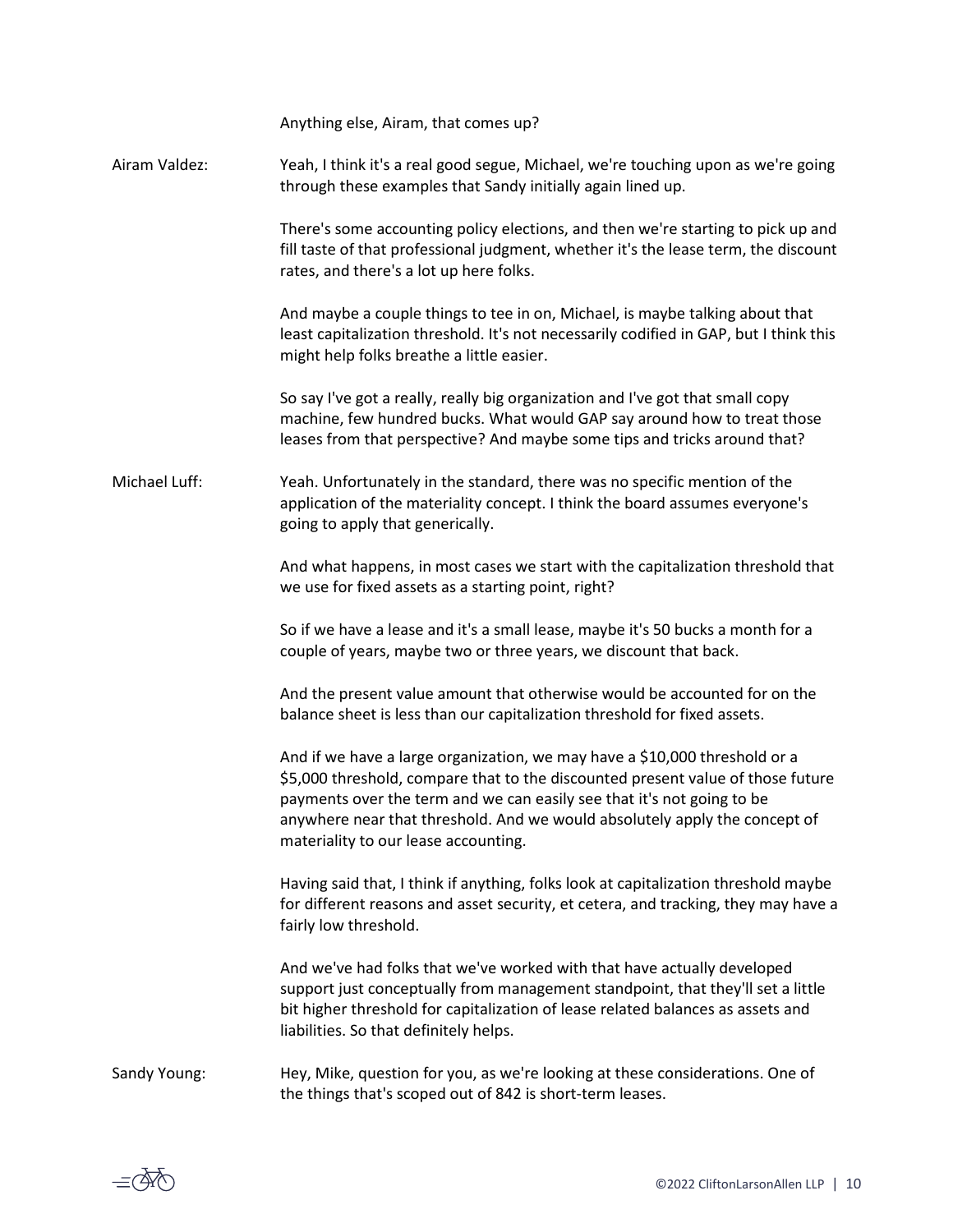|               | So if you have a lease that's less than 12 months, it doesn't have to be<br>accounted for in this way. Well, why wouldn't we just change all of our leases to<br>12 months or less than 12 months so that we don't have to worry about this? |
|---------------|----------------------------------------------------------------------------------------------------------------------------------------------------------------------------------------------------------------------------------------------|
| Michael Luff: | Yes. Okay. We could do that. I think it's something that I've had that question<br>come up-                                                                                                                                                  |
| Sandy Young:  | I've had that question come up a lot.                                                                                                                                                                                                        |
| Michael Luff: | Unfortunately or fortunately, we are left with the portfolio of lease contracts<br>that we have at the date of adoption. And they're definitely not going to all be<br>short term.                                                           |
|               | There are obviously folks that start to think about this and they look at certain<br>situations and they may be angling to do that.                                                                                                          |
|               | Maybe take into account if they've got a relationship and they know they need<br>the asset for a number of years, but they feel comfortable with a contract that's<br>for 12 months or less, then that's absolutely.                         |
|               | It's something we need to disclose, that's one thing to think about. That if we<br>want to exercise our accounting policy election to not capitalize any short-term<br>leases that just needs to be disclosed                                |
| Sandy Young:  | And I'm guessing the other component of that, especially with space leases, is<br>that from a GAP perspective, when you capitalize leasehold improvements, for<br>GAP purposes that's over the lease term.                                   |
|               | So let's say related party lease or somebody were changing our lease to less<br>than 12 months, we got to follow that same logic with our leasehold<br>improvement capitalization.                                                           |
|               | So it whipsaws you, if you have a bunch of leasehold improvements and a less<br>than 12 month lease, all of a sudden you have to expense those leasehold<br>improvements.                                                                    |
| Michael Luff: | Right.                                                                                                                                                                                                                                       |
| Sandy Young:  | So it's just to remember to look at the complete picture and not isolate our<br>decisions and things that we're thinking about with these just to avoid doing the<br>balance sheet presentation of the leases.                               |
| Airam Valdez: | Yeah. No great stuff here, guys. And I think this is a great segue to lease<br>disclosures and hey, there's a lot here, folks. Again, we're going to provide the<br>presentation at the end. So you can refer back to this.                  |

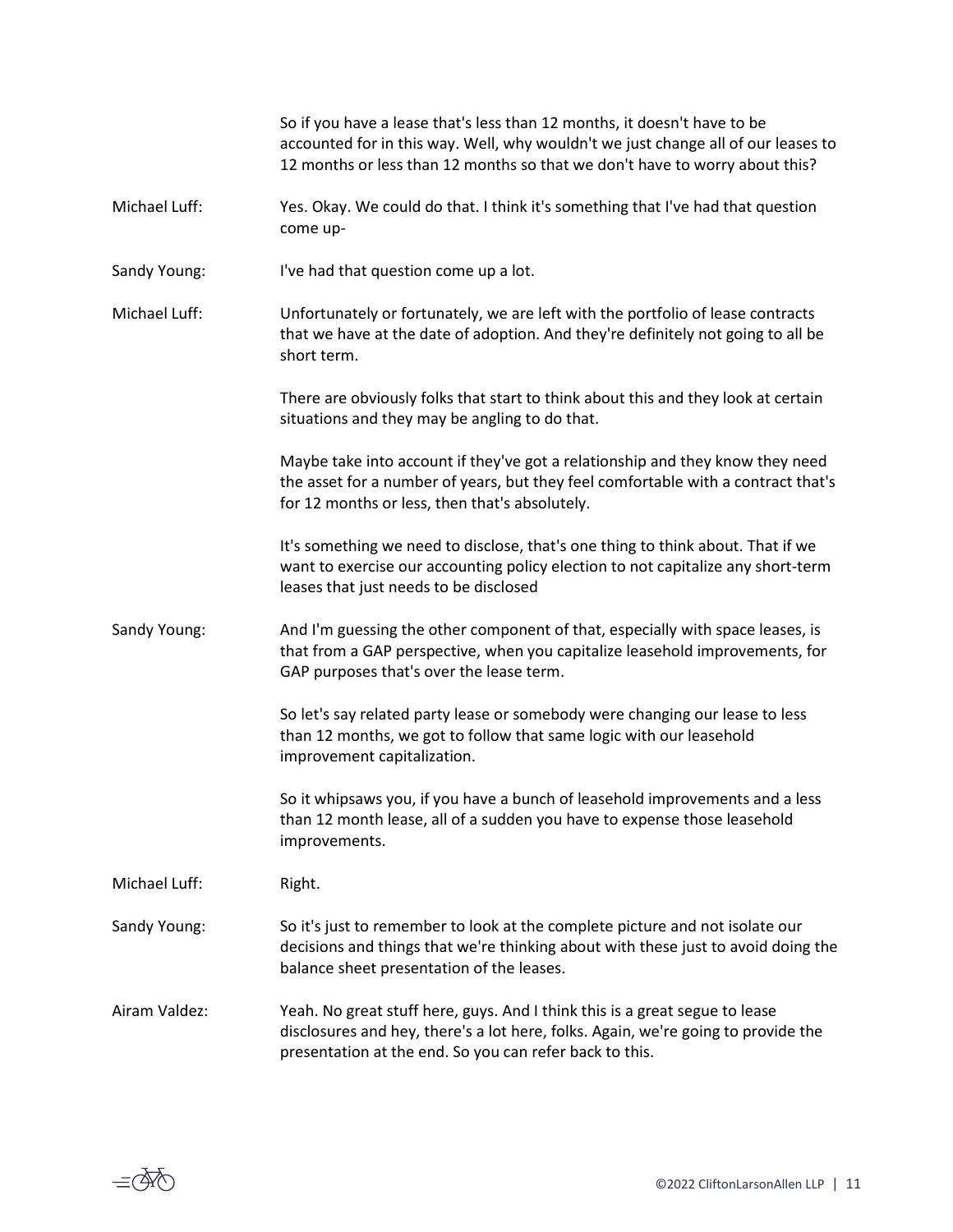|               | As Michael and Sandy just pointed out, right? As we were talking about those<br>accounting policy elections and that use of professional judgment, guess what<br>the accounting standard setter said, "Okay, great. You can elect certain policy<br>elections. You can use professional judgment, but guess what? You got to<br>disclose it." |
|---------------|-----------------------------------------------------------------------------------------------------------------------------------------------------------------------------------------------------------------------------------------------------------------------------------------------------------------------------------------------|
|               | So all those existing disclosures we became accustomed to under 840, take<br>those and then layer on those new requirements for additional quantitative and<br>qualitative disclosures. And that's really all that's changing here, right?                                                                                                    |
|               | You have your old existing disclosure requirements and then the new ones. And<br>again, we'll provide this a little later on. So this is just to illustrate again, you've<br>got the use of professional judgment, you got accounting policies, you got to<br>disclose those.                                                                 |
|               | So that's where the time and effort starts going into this. And on that there's<br>really two different ways to adopt this standard.                                                                                                                                                                                                          |
|               | And Michael, maybe just provide a little bit of color on both of these methods. I<br>know you've had the opportunity to work with both public companies and<br>private companies alike.                                                                                                                                                       |
|               | What is some the advice that you could recommend to the audience relative to<br>transition methods available?                                                                                                                                                                                                                                 |
| Michael Luff: | Yeah, so one transition method, the original, it required restatement of any<br>prior period presented, it was the required method for the public companies.                                                                                                                                                                                  |
|               | Now we've moved forward and now we have this additional method it's not<br>called prospective. They call it the modified retrospective transition approach,<br>but it's essentially prospective.                                                                                                                                              |
|               | And I would say almost all of the clients that we're working with, that's really<br>the approach. Accountants are weird about we get our financial statements and<br>if there's an option not to go backwards and have to make adjustments and<br>track those adjustments, no one really does that. Everyone's really going to<br>adopt this. |
|               | And again, as Airam pointed out, 12/31 year end, your adoption date 1/1/22,<br>and just leave 21 alone. And that's appropriate, again, just something that<br>would need to be discussed or disclosed in the footnote, that that's the method<br>that was chosen.                                                                             |
| Airam Valdez: | Yeah. So surely do you do it twice or you do it once and most clients and<br>businesses are electing to do it once, just for simplicity purposes.                                                                                                                                                                                             |

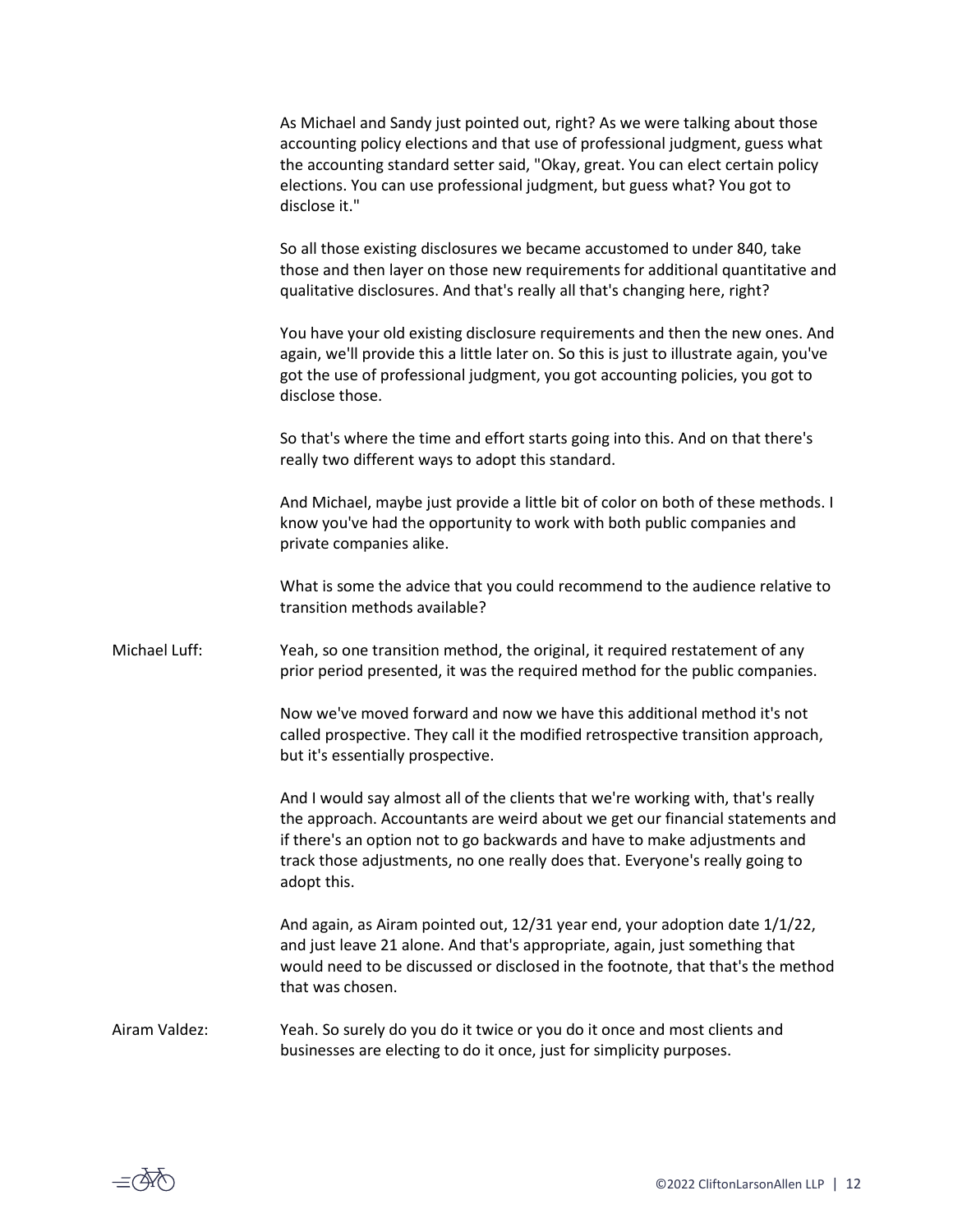|               | You still have to have the old disclosures under topic 840 that accompany the<br>new disclosures. And again, that requirement to again, bring all those off<br>balance sheet operating assets and liabilities on the balance sheet and disclose<br>it just once.                                                                                                          |
|---------------|---------------------------------------------------------------------------------------------------------------------------------------------------------------------------------------------------------------------------------------------------------------------------------------------------------------------------------------------------------------------------|
|               | So again, most folks are doing that additional transition method that Michael<br>mentioned. So Sandy, you've had the opportunity to work with both myself and<br>Michael on preparing for implementation.                                                                                                                                                                 |
|               | We've touched upon some of the different aspects and some of the nuances,<br>again, going back to that simple lease term and that present value calculation.                                                                                                                                                                                                              |
|               | What are some of your ideas just roadmap to implementation that I've just<br>shared with the audience, the simple ways of looking at.                                                                                                                                                                                                                                     |
|               | But how do you engage with your clients and your engagement teams inside<br>with this type of matter when it comes to adopting the standard?                                                                                                                                                                                                                              |
| Sandy Young:  | Yeah, no, implementation obviously is key to all of this, right? And so one is just<br>to start is with a plan. What's the plan?                                                                                                                                                                                                                                          |
|               | And to get started with the plan. We can't wait until November, December, and<br>just do this as a year end adjustment, because it's going to take a fair amount of<br>work to work through this.                                                                                                                                                                         |
|               | The first component is finding all of our leases. I've had clients that have had<br>leases that just keep get getting renewed and they don't necessarily have the<br>initial full lease. They just had the renewal addendums.                                                                                                                                             |
|               | But we need to identify the full lease to be able to calculate and figure out what<br>bucket does this fit in? And so that has been problematic for some. Some have<br>had to go back to the last OR to get that original copy.                                                                                                                                           |
|               | And so that's part of the initial plan is, what is that population of leases? And<br>then to start reading through those to see where are those hidden things that<br>we maybe have just been expensing as we're paying them, that really are<br>embedded components of the lease that need to get built into the calculation of<br>what's going on to the balance sheet. |
| Airam Valdez: | Yeah. And then believe it or not, the lease calculations is actually the easy part,<br>right? What we found with adoption is identifying those leases, reviewing them,<br>interpreting them, some of those nuances Michael talked about, that's actually<br>the hard part.                                                                                                |
|               | The calculations is sometimes the easy part. It's arithmetic, right? It's data<br>inputs. And then it's the financial reporting.                                                                                                                                                                                                                                          |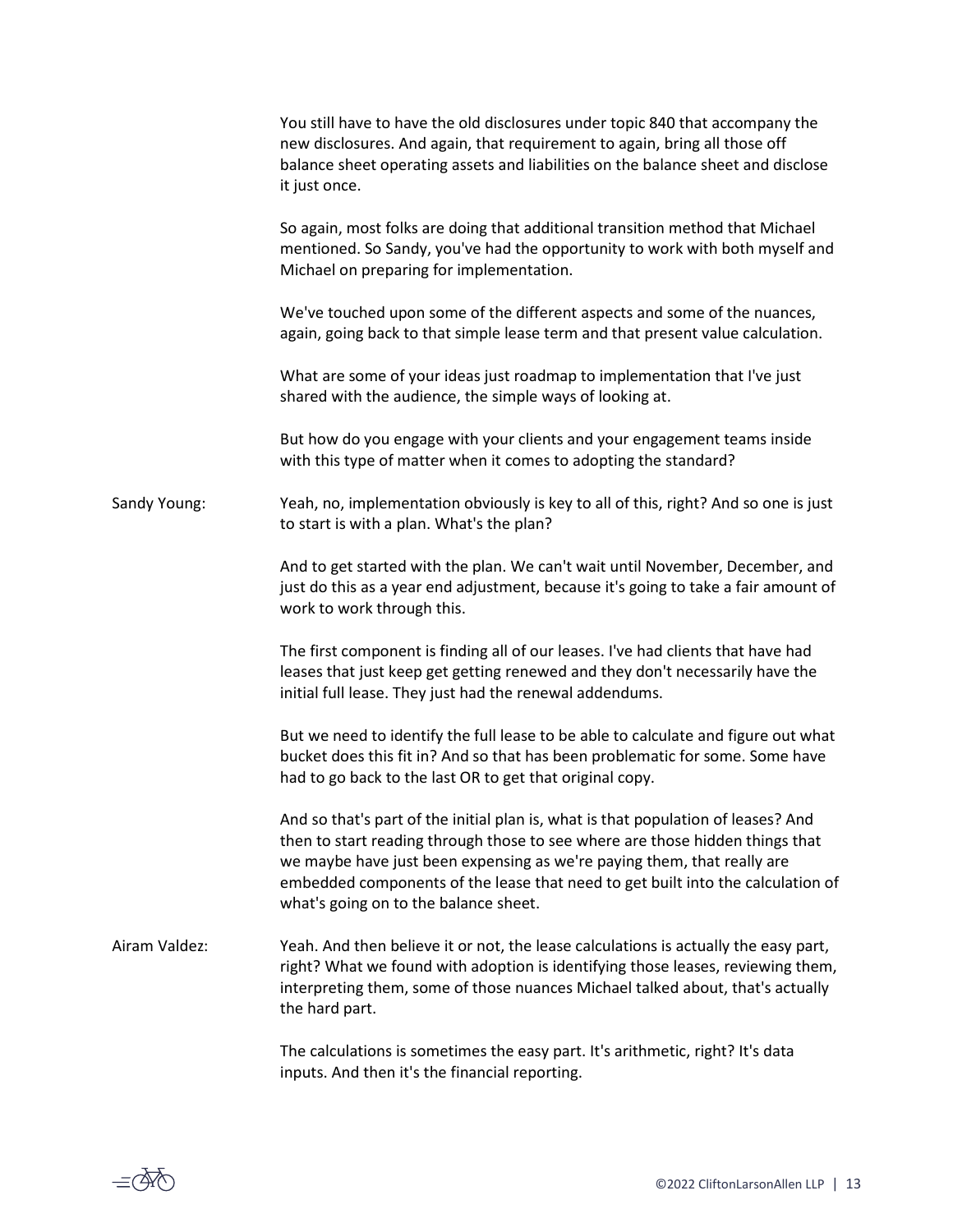|               | But again, if it was so easy, we would've already done this a while ago, so maybe<br>now's a good transition to just continue to talk about some of those tips and<br>tricks and lessons learned from implementation.                                                                                   |
|---------------|---------------------------------------------------------------------------------------------------------------------------------------------------------------------------------------------------------------------------------------------------------------------------------------------------------|
|               | Again, thinking about it from that real simple roadmap of adoption, whether it's<br>planning, reviewing. Michael, you've had a lot of opportunities to engage with<br>clients internally and externally on the planning aspects. Any words of wisdom<br>for the audience from that point of view?       |
| Michael Luff: | No, absolutely. It's where it all starts. I would say obviously as accountants, we<br>understand how to plan, how to come up with here's who's going to do what.                                                                                                                                        |
|               | But one of the things that happens in the planning phase that always pays<br>dividends as the accounting group ultimately works through this.                                                                                                                                                           |
|               | One of the things that happens is a meeting, maybe have a meeting, maybe<br>have a training session with other people outside the accounting area that are<br>crucial to managing the lease portfolio.                                                                                                  |
|               | For example, we typically would have included the treasury group. We typically<br>will include the legal group or the contracts group, because they're going to be<br>key in helping us establish the completeness.                                                                                     |
|               | But then also we'll have people that are working facilities because they are very<br>tight to the equipment that's used in different locations to maintain the<br>facilities. We'll talk to corporations.                                                                                               |
|               | And so the way we've done it is typically we'll offer a training, giving folks an<br>overview, the accountants are going to know. And it's very similar to what we<br>talked about early on, just what's happening and why it's happening. And why is<br>it important that we capture this information. |
|               | But typically in the planning phase, if we involve other groups outside of<br>accounting and finance, it's always helpful.                                                                                                                                                                              |
| Airam Valdez: | Yeah.                                                                                                                                                                                                                                                                                                   |
| Michael Luff: | Always helpful to engage those folks, let them know what's happening and just<br>greases things through the process.                                                                                                                                                                                    |
| Airam Valdez: | And my observation from this point of view and Sandy, I'd be interested for your<br>observation as well, is just managing resources, right?                                                                                                                                                             |
|               | When I think about the privately held businesses at CLA serves, they've got a lot<br>of resource constraints. They run thin and lean. They're working on PPP loans,<br>ERC credits, supply chain management, all those other things that they've got to<br>manage their business.                       |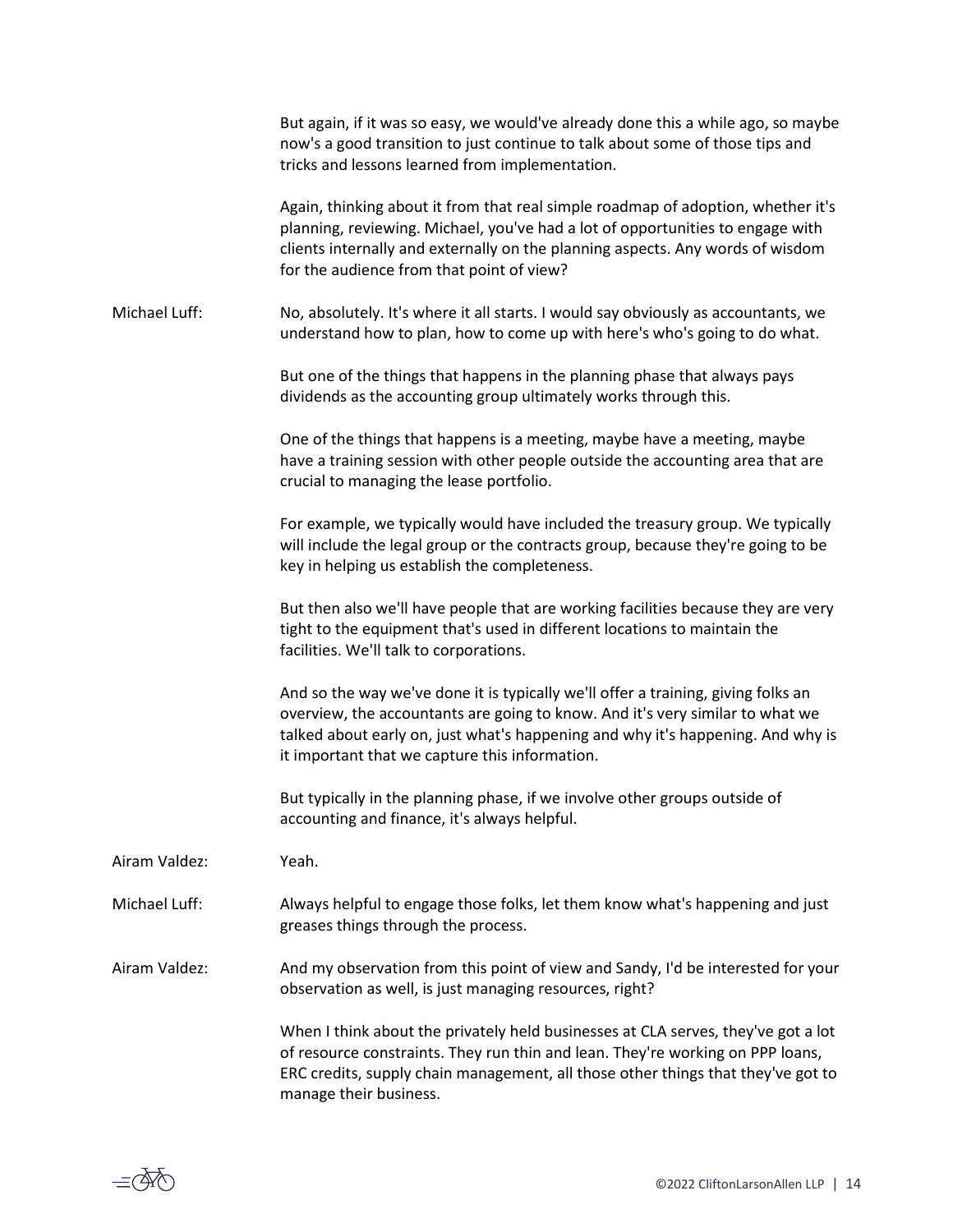|               | Then you layer on, hey, we got to adopt this new standard. It's understandable<br>why we're at where we're at. It's June. And then again, that standard's going to<br>be required to be adopted at 12/31, 2022, if you're a calendar year end.                                                    |
|---------------|---------------------------------------------------------------------------------------------------------------------------------------------------------------------------------------------------------------------------------------------------------------------------------------------------|
|               | So one of the things I sometimes find is just understanding the standard, finding<br>the resources. It's slow to start, but it has to start at this point. And we'll talk<br>about that here in a little bit more on why it has to start now.                                                     |
|               | But just getting the planning going has been hard just when we think about<br>human nature, sometimes we're deadline driven. Well, you've got to a deadline<br>here you've got to manage too because it's super important for stakeholders,<br>financial reporting.                               |
|               | If you've got a requirement to present GAP financials, you've really got to take<br>notice and get started. And again, I just want to applaud the audience for<br>leaning and being a part of today's presentation.                                                                               |
|               | Sandy, what are your thoughts? And you've already touched upon identifying<br>leases and reviewing them, but additional thoughts and observations?                                                                                                                                                |
| Sandy Young:  | One of the things too that I think I've seen a lot, especially on the retail side of<br>things, is modifications that have been happening to leases.                                                                                                                                              |
|               | Through COVID and with all the changes and things that we've been seeing over<br>the last two years, two and a half years, it's a lot of modifications to things like<br>that.                                                                                                                    |
|               | All of that has to be taken into account as part of this as well. Some of it is in<br>rear view mirror, because it's been short term modifications, but some of it<br>isn't. So again, it's looking at that piece of it and making sure we're spending the<br>time to understand what's in there. |
|               | One of the things that's not included is variable lease payments. But a escalated<br>stated lease agreement that has stated lease amounts going forward that<br>increase every year or two years, that's not variable. Those are still stated.                                                    |
|               | And so what happens is historically those would get calculated as part of a<br>deferred rent calculation and booked on the balance sheet as part of that. This<br>incorporates all of that into the same.                                                                                         |
|               | So again, it's making sure we understand what are those components within the<br>lease so that we can get to that point where it really is math.                                                                                                                                                  |
| Airam Valdez: | Yeah.                                                                                                                                                                                                                                                                                             |
| Sandy Young:  | Now, oh, I'm sorry, Airam, go ahead.                                                                                                                                                                                                                                                              |

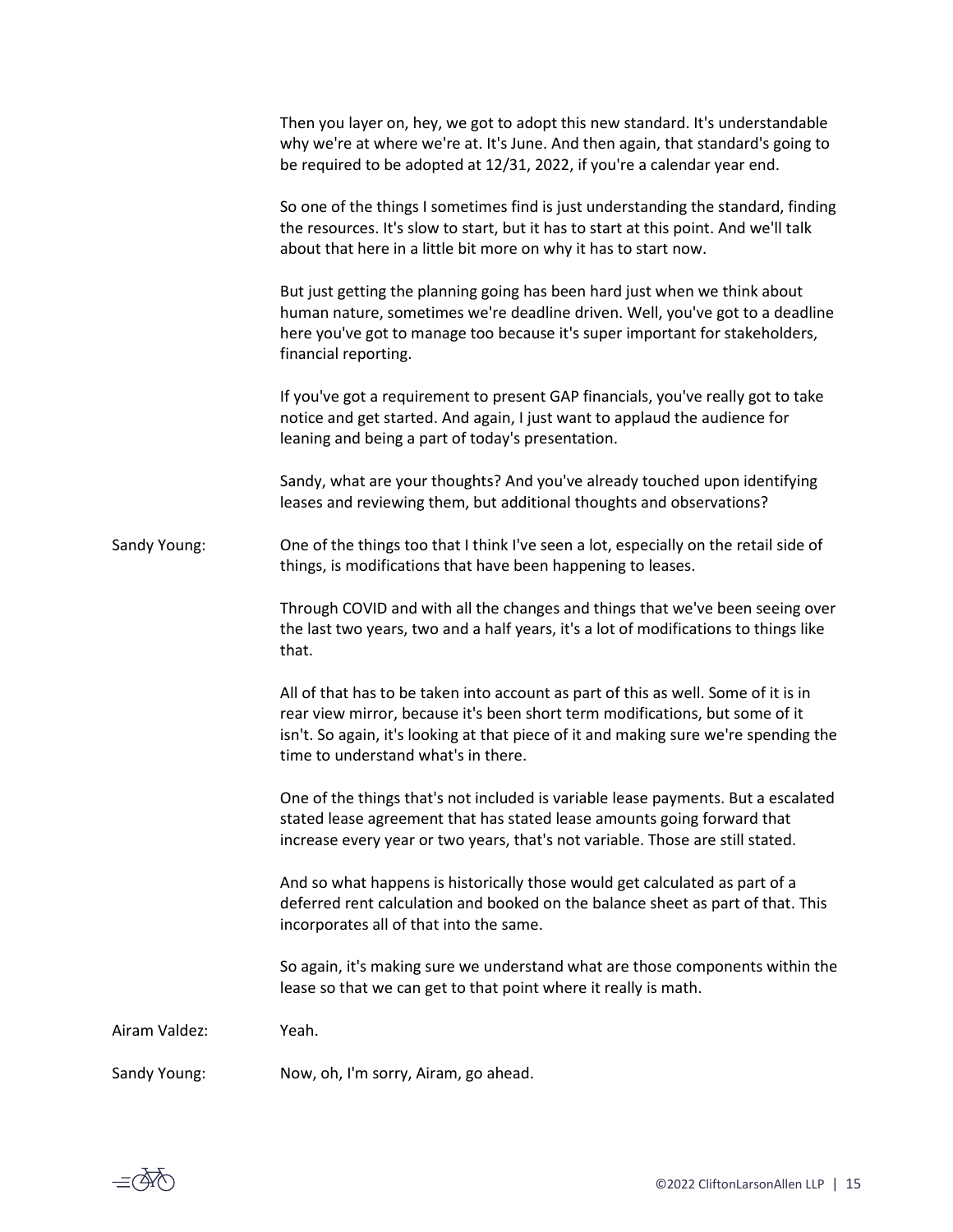Airam Valdez: Oh, I was just going to draw that thread back a little bit more Sandy, that you've done a really good job pointing out is reviewing those leases. It takes expertise. It takes time.

> Why does it take expertise? You don't know what you don't know, right? So you have to understand the standard. You've got to read the standard so you can understand what's in those agreements, not just those lease payments and terms. But are there lease incentives that Mike pointed out, other things of that nature.

So it takes expertise. You got to review and know the standards. So when you review those leases, you understand what to look for and then guess what? It takes a lot of time.

What we have found on average is it works out to about three hours per lease and you might say, "Hey Airam, you're crazy. I got a simple car lease here. It's three pages. It won't take me three hours," and that might be true.

But then when you look at the portfolio and the aggregate, you may have some related party leases. You may have an embedded lease that you've touched upon Sandy.

Those may take upwards of eight, nine, 10 hours to review. So you start averaging it out. It works out to about three hours per lease.

So you have five, 10, 20, 30 leases. You do the math. That becomes a considerable undertaking. So again, it takes time and we'll touch upon that here in a moment on why you should start now.

But that review of leases, it takes time. And then managing that data. There can be upwards of 300 inputs into a review of a lease. That's a little on the extreme side, but there's a lot of data that goes into it.

And Michael you've had the opportunity maybe from the least calculation side where clients have had to engage in this process.

And some have maybe tried to put a bandaid on it and use Excel. Some have went to a third party software solution, whether it's something that you buy off the web in real simple web base or something that integrates into existing DRP system.

Maybe talk about the lease calculations and the financial reporting piece, because that's a big deal, right? You got to review the leases, but then you got to do the day one and ongoing accounting. Thoughts on that?

Michael Luff: Yeah, of course. I'm going to go back to one point on the review lease concept. One thing to keep in mind that we found is very, very typical is just as we think

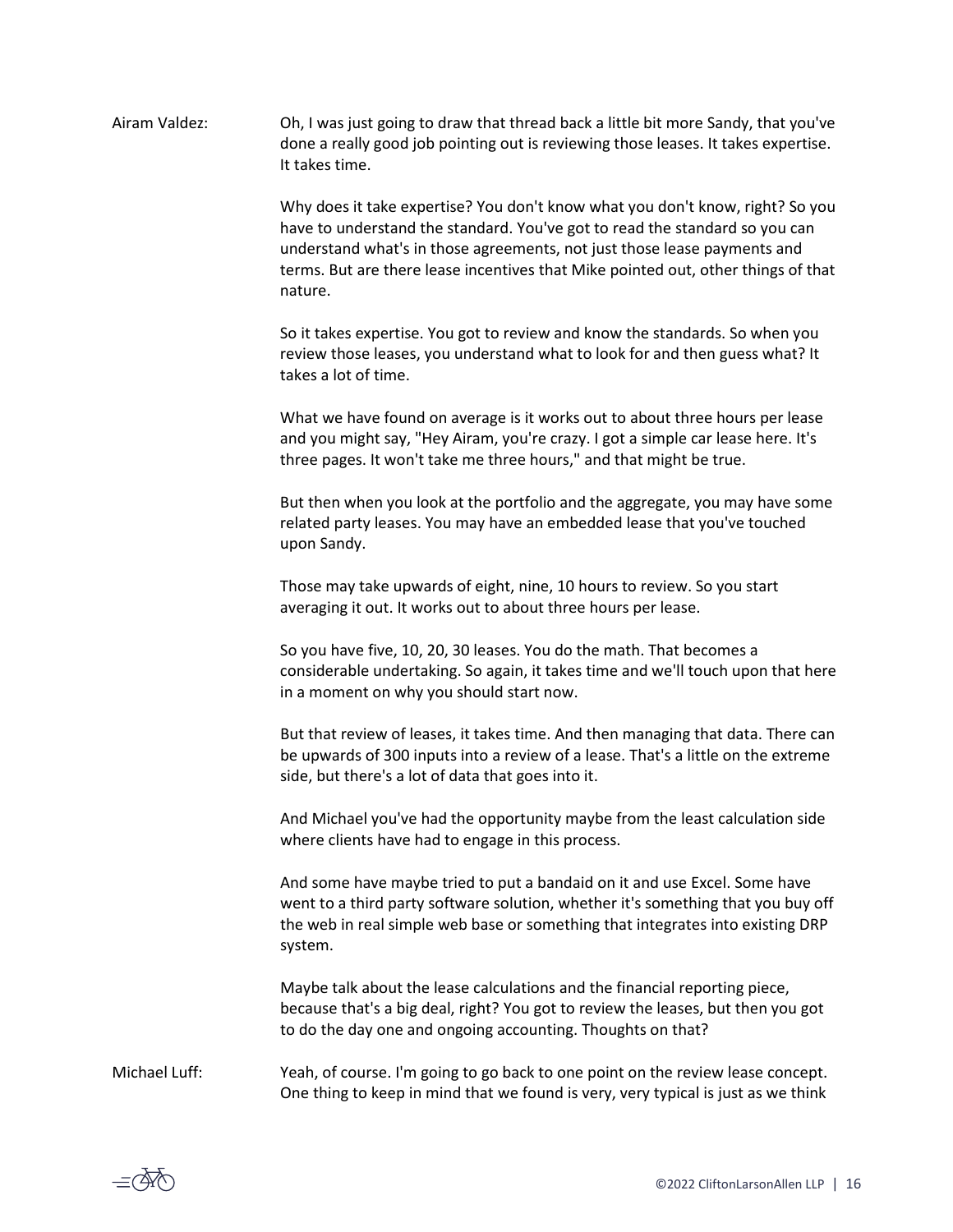|               | we've got the full population of leases and we gather the contracts for all of<br>those leases.                                                                                                                                                                                                                             |
|---------------|-----------------------------------------------------------------------------------------------------------------------------------------------------------------------------------------------------------------------------------------------------------------------------------------------------------------------------|
|               | A lot of times there is additional work that has to be done because, again, in the<br>case of a lot of real property leases, or even a case of equipment leases or<br>vehicle leases, the lease contract references a commencement date.                                                                                    |
|               | But until we have occupancy of a space or until we have possession of that<br>underlying asset, in the case of equipment or a vehicle, for example, that's what<br>commences the lease.                                                                                                                                     |
|               | And so for us as accountants to get that term right and to get the numbers set<br>up in the database correctly, we have to go out and follow up and find out, well,<br>when did we get occupancy? Or when did we have possession of an asset?                                                                               |
|               | So getting all the contracts right but there will be follow up. So just keep in mind<br>that.                                                                                                                                                                                                                               |
| Sandy Young:  | And Mike, that's why it's important, right? To pull in all those other people<br>outside of just the accounting department so that we make sure we do have<br>accurate dates for that.                                                                                                                                      |
| Michael Luff: | No question. We definitely are, as accounting group, we're going to have<br>questions for folks within the organization. However, the organizational<br>structure, whatever the portfolio is, there will be questions that we'll have to<br>get help on from our friends in other areas. So that's a great example of that. |
|               | Lease calculations. I'll say it like this, Excel is great as a calculator, but we don't<br>really need a calculator in this case, we need a calculator that's embedded in a<br>database.                                                                                                                                    |
|               | Because ultimately the analogy that we use is it's very, very similar to a fixed<br>asset subledger where we're listing out each lease, each lease contract.                                                                                                                                                                |
|               | We give it the term, we give it the payments. We give it a discount rate. It does<br>the calculations, but also importantly, the database manages the information.<br>All of those records. It creates journal entries that we can use to enter into our<br>ledgers.                                                        |
|               | It produces the disclosure reports. It can produce other management reports,<br>but it's really because it has that strong software built for this, is going to have<br>that strong database functionality.                                                                                                                 |
|               | So yes, outside of maybe having three, four, five leases that require calculations<br>and require some summarization, we definitely recommend considering as<br>Airam inputted, either a cloud based lease accounting subledger database<br>software, or software tool that integrates our experiences.                     |

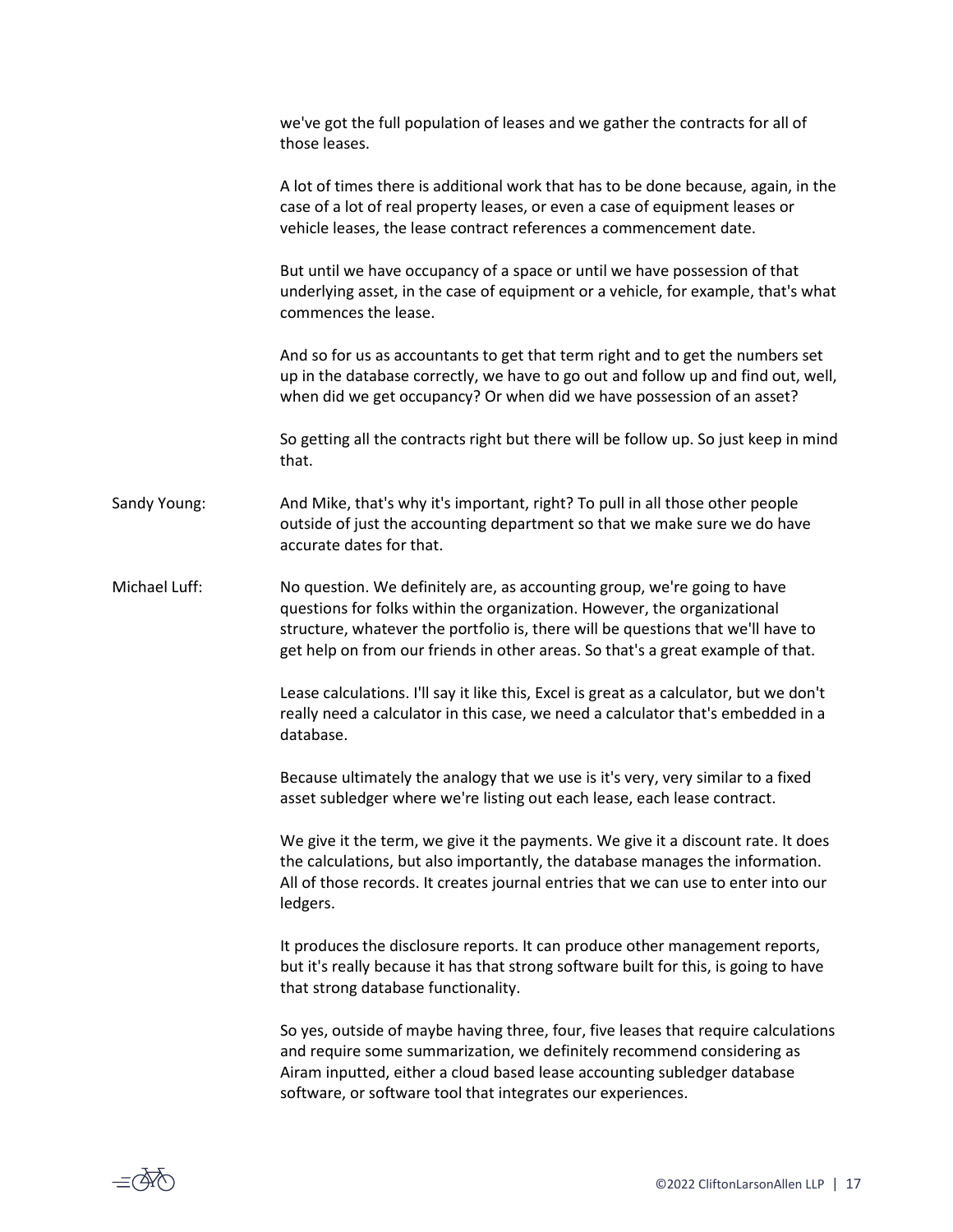NetSuite, some of the Microsoft dynamics platforms, there have been applications that have been developed that work very well and integrate in those environments that are specific to them.

But again, just something to think about, if you've got more than a handful of five leases, say Excel is going to be difficult. It's going to be fraught with issues just because the way that it's structured, it doesn't have that database functionality.

From a reporting standpoint, again, our subledger then feeds into what do we have in our books, ultimately, that we're reporting on.

We have, as we've talked about, our capitalized balances for assets and liabilities, and then we have enhanced quantitative and qualitative disclosures.

And so we've got to get all of that right, we've got to understand how to get that in the books, we've got to understand how to reconcile that back to the subledger, if for any reason we've got other entries that come into play.

One thing to think about from a reporting standpoint, just something to suggest, be considered, is early on in the process scan through the chart of accounts.

Most folks will look at their chart of accounts, understand 100% that we would've never had a reason to have a right-of-use asset account or a short and long-term lease liability account related to operating leases.

But now we need those. We also need, if we take that accounting policy election that everybody does, we're not going to capitalize short-term leases but there is a disclosure requirement to disclose short-term lease expense.

So another chart of accounts consideration, maybe I may want to set up a shortterm lease expense account and work through with accounts payable to designate how those expenses are captured in the appropriate account.

The last one is really a variable lease expense account. We've mentioned that a bit. It doesn't come up super often, but to the extent we have a lease where we have variable expenses, then we'd want to capture those perhaps in a separate account for disclosure purposes, just to make it clean at your end.

And so I'm not sure what else. Sandy?

Sandy Young: Oh, sorry. One thing on the balance sheet is classification of that right-to-use asset. It's not part of fixed assets.

Michael Luff: No.

Sandy Young: It's part of intangibles down in the other assets.

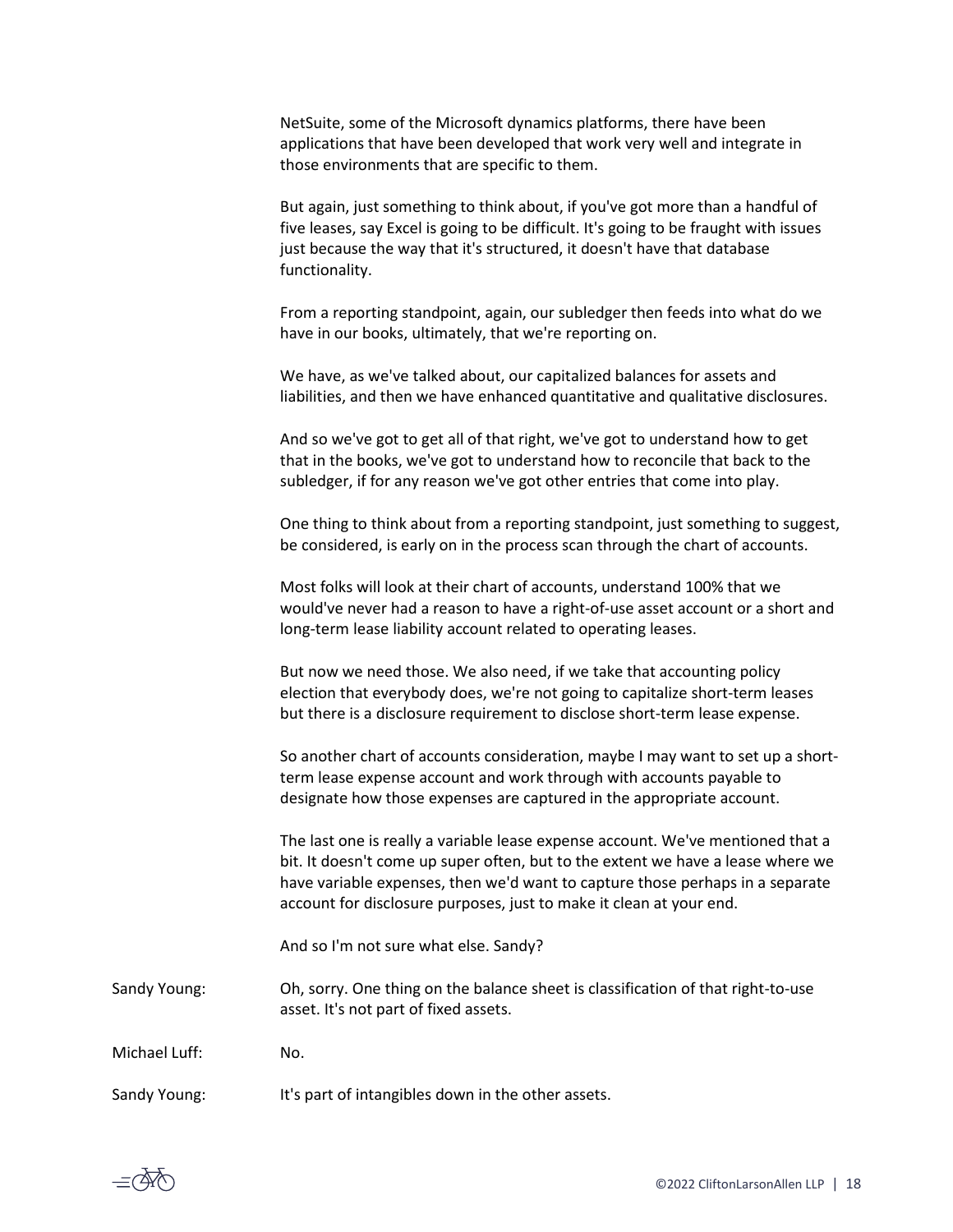| Michael Luff: | Yeah.                                                                                                                                                                                                                                                                                                                                                                                                  |
|---------------|--------------------------------------------------------------------------------------------------------------------------------------------------------------------------------------------------------------------------------------------------------------------------------------------------------------------------------------------------------------------------------------------------------|
| Sandy Young:  | And we need to separate out that right-to-use asset that's from a financing<br>lease with the right-to-use asset that's an operating lease, I believe.                                                                                                                                                                                                                                                 |
| Michael Luff: | Definitely for footnote disclosure and-                                                                                                                                                                                                                                                                                                                                                                |
| Sandy Young:  | Yeah, one or the other.                                                                                                                                                                                                                                                                                                                                                                                |
| Michael Luff: | On the face of the balance sheet.                                                                                                                                                                                                                                                                                                                                                                      |
| Sandy Young:  | Yeah.                                                                                                                                                                                                                                                                                                                                                                                                  |
| Michael Luff: | Also one thing to keep in mind is that this intangible right-of-use, there is no<br>short term component of that. It's all going to be in the intangible section<br>essentially long term, even though the lease liability needs to be characterized<br>as either short or long term.                                                                                                                  |
|               | So that's just something to keep in mind. We get that question a good bit about<br>the ROU asset side.                                                                                                                                                                                                                                                                                                 |
| Airam Valdez: | Awesome. So Sandy and Michael, this great words of wisdoms and tips and<br>tricks. And as you can see, it seems simple enough. Planning, identifying leases,<br>but as you pull that thread back, you start to see some of the hidden<br>complexities and why it takes time.                                                                                                                           |
|               | But I want to go back to why planning is so important and how to get started.<br>Because again, as I've mentioned, that train has left the station.                                                                                                                                                                                                                                                    |
|               | We need to be working, whether I'm a client or at CLA working with clients, to<br>get started on this standard. So just some real practical tips for getting started,<br>Michael. We've got it all up here. Maybe a couple things you want to grab on<br>here?                                                                                                                                         |
| Michael Luff: | Yeah, sure. So let me go through the first three. So understand and know the<br>standard. I think it's fair to say, and Airam referred to the calculations aren't<br>arithmetically complex, we're not doing astrophysics.                                                                                                                                                                             |
|               | We're discounting and adding and subtracting and maintaining order of our<br>lease contracts and how they relate. But going back to the planning point,<br>having other folks in the organization that understand at least at a surface level<br>what's happening and why accounting is having to work through this and what it<br>means, and the things that we're looking for and will need help on. |
|               | So understand and know the standard, but also hopefully communicate some of<br>that internally. I think we've touched on that a few times.                                                                                                                                                                                                                                                             |

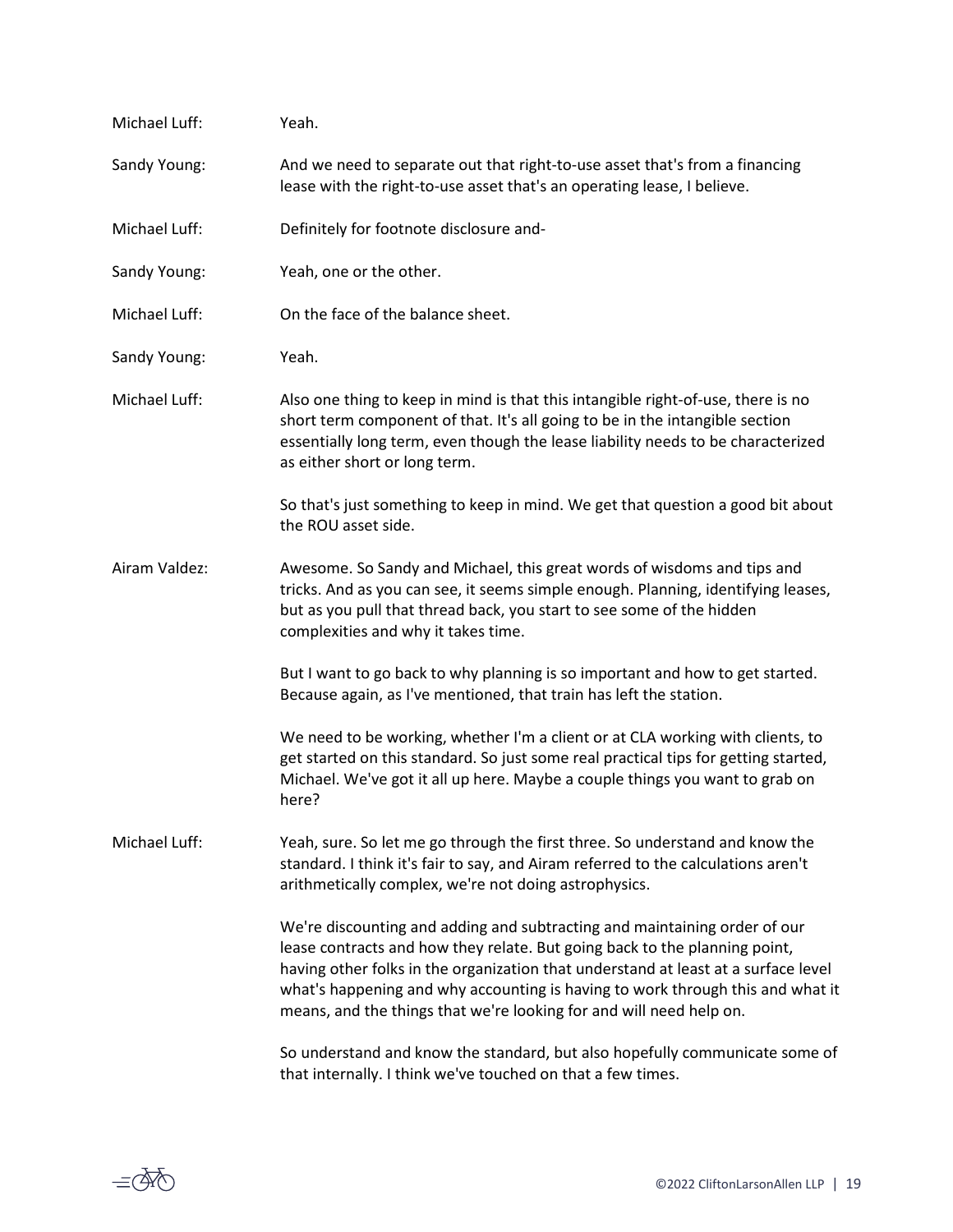| Assessing the situation and resources. And again, I think it's been mentioned, |
|--------------------------------------------------------------------------------|
| and we have clients all the time and a lot of folks have plenty of resources.  |
| They've got folks that can work on this. They've got an eye towards the        |
| technology and it's a bit easier for them to get started.                      |

But a lot of folks we talk to, they don't have the time. They don't have excess slack in their people's time to help work through this.

And there's going to be some degree of assistance from the outside, whether it's us or whomever that can help get things going.

Can be also everything from high level offering technical advice, but also down to the point of having folks help go through the leases, help you get your database set up, make a first pass of the accounting judgements, review of management and ensure everyone's accepting all the judgements that are being applied. So every situation's different, but that's definitely something to think through early on.

And then again, just defining the lease implementation project. It's tough to begin with the end in mind when we haven't done it. That's why folks like us will help walk through this.

Because we have seen obviously multiple, I would say hundreds of projects related to this adoption from the start to the finish, and then even as we work through it we get better.

Because we're able to anticipate how this is all going to ultimately result in full compliance, full support, auditability, et cetera of our lease accounting.

But at least at first, just defining that project, assigning the folks to work through it, making decisions on what additional resources you may need.

And talking with folks like us that have that experience and can help frame up what the picture is and where we're headed.

Airam Valdez: Yeah.

Sandy Young: And then it's moving into taking your inventory of your leases, right? And when you're looking at that lease, remember go back to that initial definition of what's a lease?

> It's a contract with the right to control the use of a specifically identified asset. And so then from there build, right?

> It's the assets, it's the contract and then it's what's deeper into the contract. Is there maintenance? Is there embedded components as part of that? And then from there it's building to the calculations.

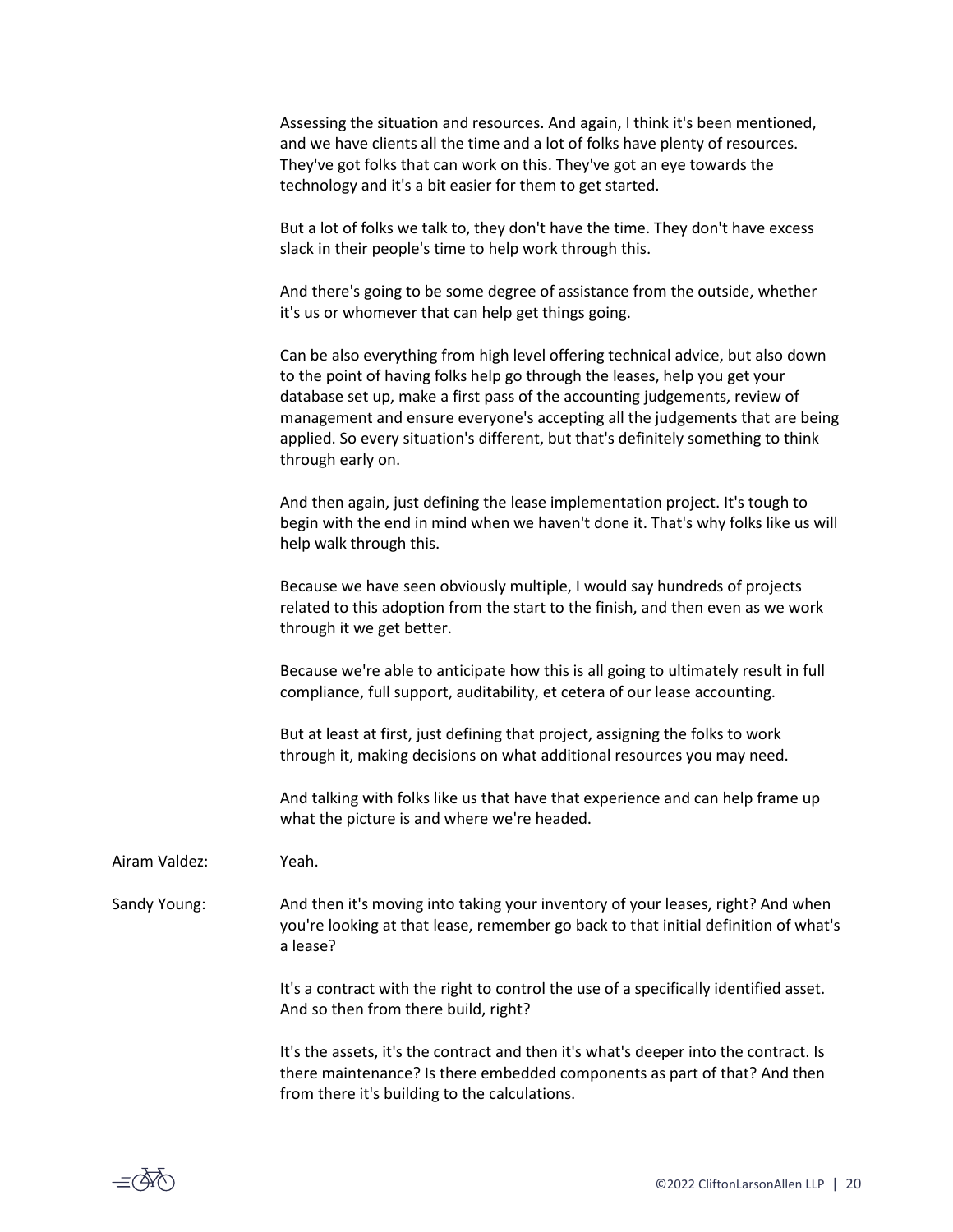| Airam Valdez: | Yeah. And then from a good auditor standpoint, right? A lot of you have<br>compliance requirements, right? You're likely going to be audited hopefully by<br>CLA or someone else like us.                                                                                                                         |
|---------------|-------------------------------------------------------------------------------------------------------------------------------------------------------------------------------------------------------------------------------------------------------------------------------------------------------------------|
|               | You have to have a documentation and paper trail. So documenting the<br>processes. How did you assess the completeness of your population? How do<br>you assert that so it can be audited? How did you perform the least calculation?                                                                             |
|               | So those are all just things that go into, how do I start? We're here in June,<br>we've known about this standard for years. We know if you're a calendar year<br>end reporting, you have to get started.                                                                                                         |
|               | So hopefully we've given you some inspiration to get started, but any other<br>words of wisdom? There's something that resonates with me.                                                                                                                                                                         |
|               | But I would be interested to get your point of view, Sandy and Michael. You've<br>worked with early adopters. Why do the audience need to take notice now to<br>get started?                                                                                                                                      |
| Sandy Young:  | Well, I think part of it is just that it's the unknown of how long it's going to take.<br>Like I said earlier, don't wait until December and try to work through this as it's<br>just a normal year end adjustment.                                                                                               |
|               | This first year, the clients that I have that have gone through it, have spent<br>hours and hours trying to make sure they've got the right information and<br>involving the right parties as part of it.                                                                                                         |
| Airam Valdez: | Got it. So it's like when you're remodeling a house, you're building that new<br>house, whatever you think it's going to take triple it or quadruple it.                                                                                                                                                          |
|               | Michael, I'm sure you've probably seen that in real life?                                                                                                                                                                                                                                                         |
| Michael Luff: | Yeah, no. I think one thing, again, speaking from our experience, one issue that<br>is going to be a problem potentially is once you decide on the fact that, okay,<br>I've got 150 leases, there's no way I'm using Excel.                                                                                       |
|               | The next step is then to go through a process to at least have some demos of<br>the various software tools that are available. And then once you demo the tools,<br>you sign a license agreement with the software vendor, then you've got to set<br>that database up.                                            |
|               | And that takes time. And it also takes coordination in a lot of cases with folks<br>that work at the software vendor. So that by itself, even if you're in parallel<br>gathering lease contracts, following up, understanding receipt dates, talking to<br>folks that say, "Yes, we're going to probably extend." |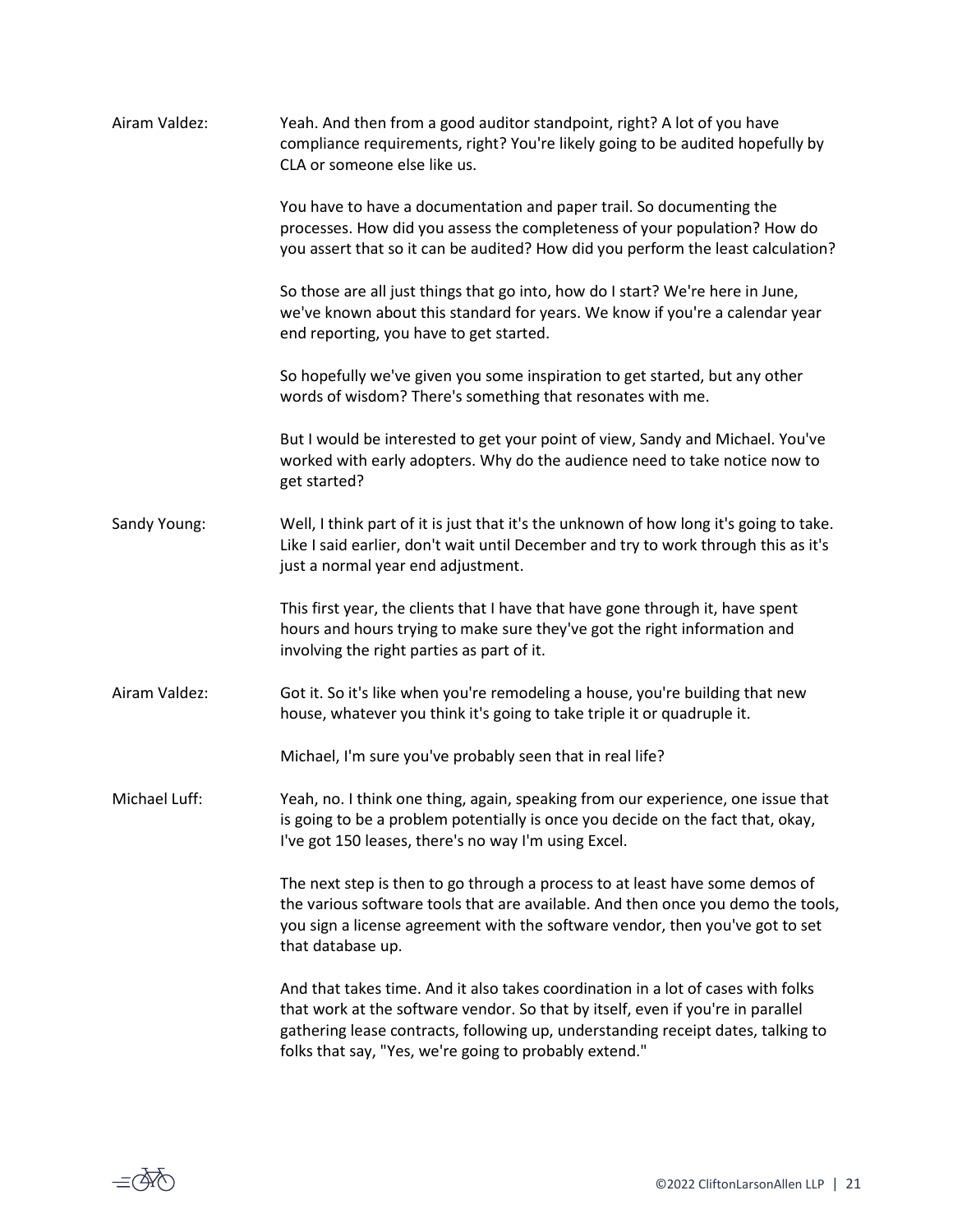|               | You're getting all your data together internally, but at the same time on a<br>parallel track, you can work through getting your database set up.                                                                                                                                                           |
|---------------|-------------------------------------------------------------------------------------------------------------------------------------------------------------------------------------------------------------------------------------------------------------------------------------------------------------|
|               | But I think the issue is why start now is because you can imagine these software<br>companies, they're just people like us and they're going to have resource<br>constraints. I'm already seeing it, frankly, in a few cases.                                                                               |
|               | And so it just elongates the process and the earlier you can get that kicked off<br>and get ahold of the right piece of software for you and to work through that<br>with the vendor, I think that's something I would do if it were me, so.                                                                |
| Airam Valdez: | Yeah. And I think the key point that you brought up, Michael and Sandy, is by<br>you managing the process and starting now, you can be in control, right? Versus<br>deadlines managing you.                                                                                                                 |
|               | That, oh, I've got to have financial reporting and financials out by January 15th<br>or February 15th. If you wait till the end, the deadlines will manage you.                                                                                                                                             |
|               | But if you start now, you can be a little more in control in that process. It still<br>will take time and effort. And I think that's a really good segue on if you need<br>help, right?                                                                                                                     |
|               | We've thrown out a lot of different nuances and personally it can feel<br>overwhelming, right? But if you have a good understanding of the lease<br>standard you know where to start, but you maybe need that second set of eyes<br>or that confirmation, CLA's always available to assist with consulting. |
|               | We can have a conversation with you. We can understand what you're looking<br>for. We can consult on those maybe more complex lease arrangements as Sandy<br>talked about or what's that lease term or consideration.                                                                                       |
|               | So CLA's available if you need just some consulting. If you have the resources<br>and time and expertise, you have the software as Michael talked about, we can<br>assist with consulting.                                                                                                                  |
|               | In that middle category, again, say you have the resources, you have the<br>expertise, you have the time, but you don't quite have those resources.                                                                                                                                                         |
|               | Well, CLA we've got lease calculators. We have enterprise level software<br>solutions that can handle five leases to 1000 leases that are used by public<br>companies. We can assist with that lease calculations.                                                                                          |
|               | We also have a proprietary Excel tool that we've created that'll manage five or<br>fewer leases. So again, I only have a handful of leases. I'm a small business. I<br>don't need a huge software solution. Well, we have a solution for you there.                                                         |
|               |                                                                                                                                                                                                                                                                                                             |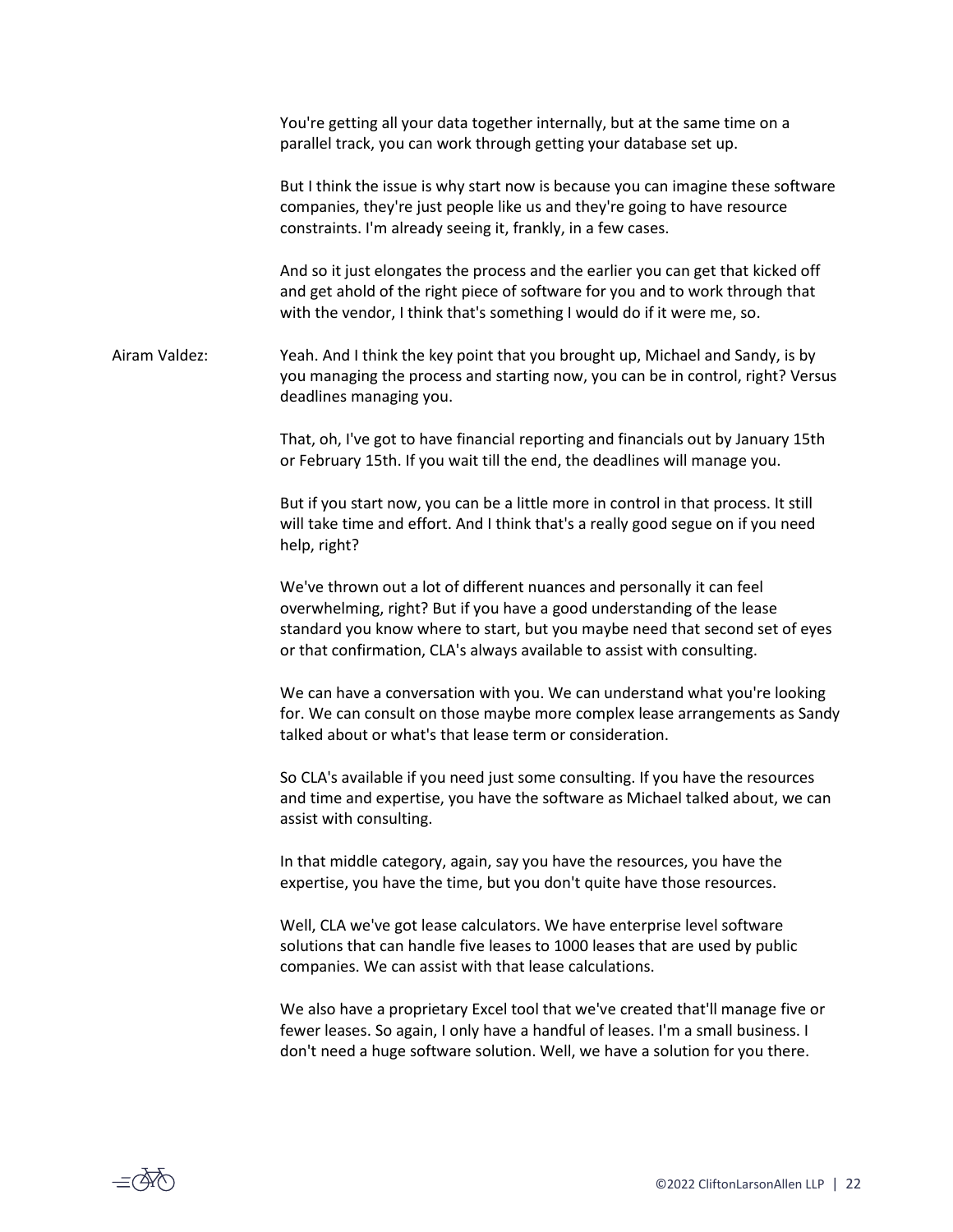If you're unsure how to adopt the standard, those practical expedience, all those accounting elections that we talked about, we have tools and templates to help you.

And then that third piece, that turnkey solutions, say you don't have the time, say you don't have the resources or the expertise to do that.

Well, we can design a turnkey solution. So folks like Michael, myself, we can come alongside your organization to tailor a solution that works for you. But again, it all starts with having a conversation.

So during this presentation, there will have been a link shown if you would like someone from CLA to contact you, reach out to us, or we will reach out to you and we'd be happy to have that conversation on how we can assist you on implementing the standard.

But the key point on today's whole presentation, right, is you got to start now. CLA again, we're more than willing to help you, but let's start that conversation.

We have a lot of folks in attendance today. We've gotten some really good questions in today's chat and so what we'll do is we'll try to answer a couple really quick with the last two minutes we have.

But we will be reaching out to you for those of you that have left questions in the chat. We may have answered those and we'll follow up with you on those questions.

Michael, one of the general questions that we see from time to time is what's scoped in and scoped out of the lease standard? Is it software? For example, we've got a lot of clients that use things in the cloud. Is software scoped into the standard?

Michael Luff: No. The way we talk about it is tangible property. And so the way they wrote the standard was anything that's intangible is not going to be subject to 842 accounting.

> And that as Airam said, that's definitely a question that comes up a good bit because these regular monthly payments for licenses or software subscriptions. But they're not part of this thankfully.

Airam Valdez: Got it, got it. And then related party leases, Sandy's touched upon that already. Any words of wisdom from that point of view, whether it's unwritten leases or, hey, I'm looking for an opportunity to restructure leases.

> Any thoughts or observations from a leasing perspective and best practices for related party leases?